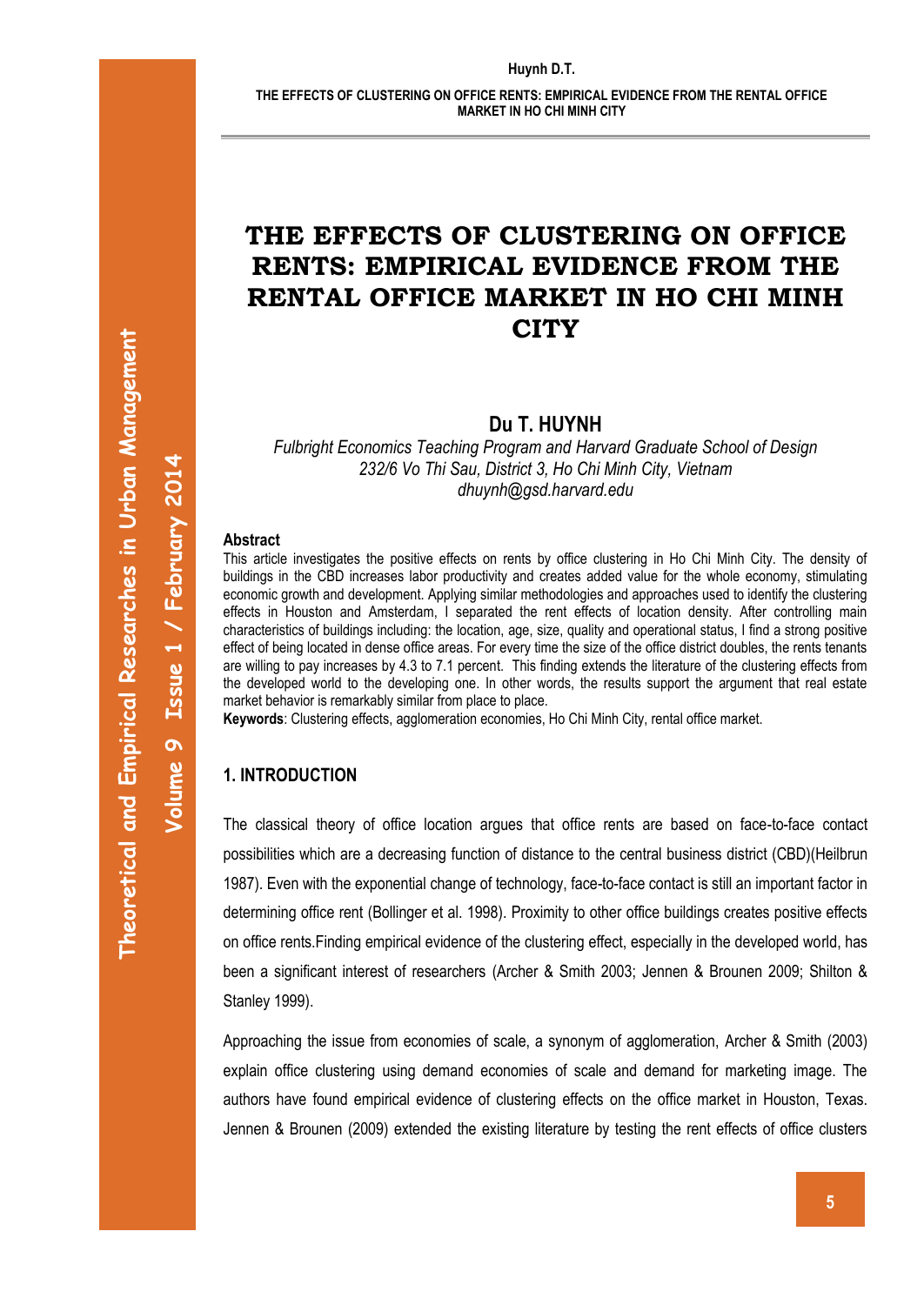empirically outside the United States.They also found empirical evidence of clustering effects on office rents in Amsterdam. However, both works by Archer & Smith (2003) and Jennen & Brounen (2009) are still limited to the developed world. To extend the coverage of the literature, following similar methodologies and approaches, I demonstrate that the effects of clustering on office rents also exist in the thin and emerging market of HCMC. In other words, results of this article support the argument by Malpezzi (1999) that real estate market behavior is remarkably similar from place to place.

The remainder of this article is organized as follows: The second section is a literature review of agglomeration economies. The third section explains the ways to measure clusters. The fourth section briefly surveys the office market in HCMC and explains rationales for choosing HCMC. The data is described in the fifth section. The sixth and seventh sections present the empirical results and robustness check. The eighth section compares the results in HCMC to those in Houston and Amsterdam. The conclusion will be in the final sections.

### **2. AGGLOMERATION ECONOMIES**

Agglomeration economies are the benefits resulting from businesses located in close proximity to one another in cities and industrial clusters (Glaeser 2010). It is widely observed that skyscrapers (primarily occupied by business offices) are concentrated in most cities' central business districts (CBD) around the world, from New York to HCMC. High rise buildings are highly clustered together (Shilton & Stanley 1999). This phenomenon is due to advantages of proximity (Rosenthal & Strange 2004). There are efficiency gains and cost savings that result from proximity to customers, suppliers, workers, and even competitors (Yankow 2006), and the benefits of the agglomeration economies come from transportation cost savings and increasing returns (Duranton & Puga 2004).

There are different ways to explain sources of agglomeration, but they are basically based on the argument by Marshal (1890) that knowledge spillovers, input sharing, and labor market pooling are the three main sources (Duranton & Puga 2004; Rosenthal & Strange 2004). Information exchange (Jaffe et al. 1993), industrial linkages (Henderson et al. 1995), and labor market search (Kim 1989) create agglomeration economies (Timothy & Wheaton 2001). Proximity facilitates information exchange to create knowledge spillovers, which makes industries locate close together, and pooling of industries become larger and denser. The clustering enables firms to recruit appropriate employees and enables employees to find work which commensurate with their abilities and competence. This means that the cost of finding jobs and filling vacancies is less and productivity increases.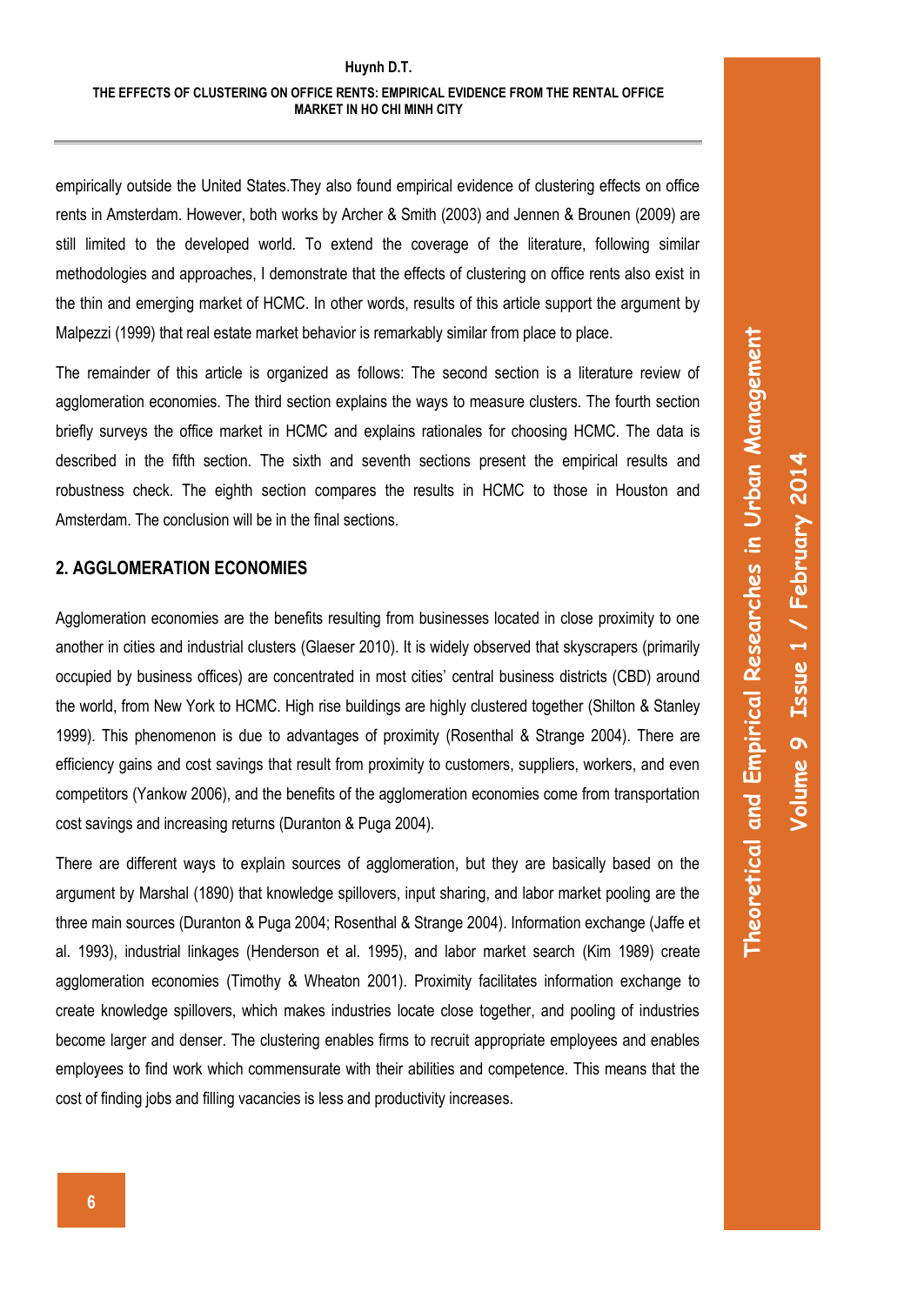Approaching slightly differently, Duranton (2004) argues that sharing, matching, and learning are three main mechanisms or micro-foundations of agglomeration economies. Sharing mechanisms deal with sharing indivisible facilities, sharing the gains from the wider variety of input suppliers that can be sustained by a larger final-goods industry, sharing the gains from the narrower specialization that can be sustained with larger production, and sharing risks; matching mechanisms by which agglomeration improves either the expected quality of matches or the probability of matching, and alleviates hold-up problems; and learning mechanisms are based on the generation, the diffusion, and the accumulation of knowledge. Sharing, matching and learning are not economies of scale within firms but across firms, and thus are positive externalities.

Higher productivity is the main benefit of agglomeration (Yankow 2006) while congestion, pollution and crime are the three major factors that cause its costs (Kahn 2010). In order to measure the effects of agglomeration, costs and benefits should be estimated simultaneously and comprehensively. Unfortunately, good estimates has not yet found (Combes et al. 2010). Therefore, the effort as so far is to measure major components of agglomeration and Glaeser (2010) points out three components which absorb benefits of agglomeration:

Urban economists infer urban success from high local wages, robust real estate prices, and growth in the number of people within an area. If a place is doing well, then employers should be willing to pay more for workers in that area, people should be willing to pay more for access to that place, and more people should move to that area.

Basically, the aggregated benefits of agglomeration should be the total value added from the increase of real estate prices and the increase of wages of a whole region. The value added from wage increase is consisted of two components: wage increase for each individual and the numbers of jobs. The higher wage in urban is due to higher productivity (Yankow 2006). However, according to spatial equilibrium theories, the difference between the wage in the CBD and the wage in the periphery is exactly the same as the transportation costs borne by individual workers. If there were a difference between wage increase and transportation costs, there would be a shift of jobs from one to another location. Therefore, the magnitude of the wage difference depends on the transportation costs and all extra profit from agglomeration is left over for landowners (DiPasquale & Wheaton 1993). The wage increase for individuals from agglomeration may not create added value for the whole economy because it is offset by individual transportation costs. Moreover, wage increase may be even lower than the cost of the whole economy because individual transportation cost, when congestion exists, is usually less than the cost of the whole society due to externalities (Gomez-Ibanez and Small 1999).

**Volume** 

**9 Issue 1**

**/ February 201**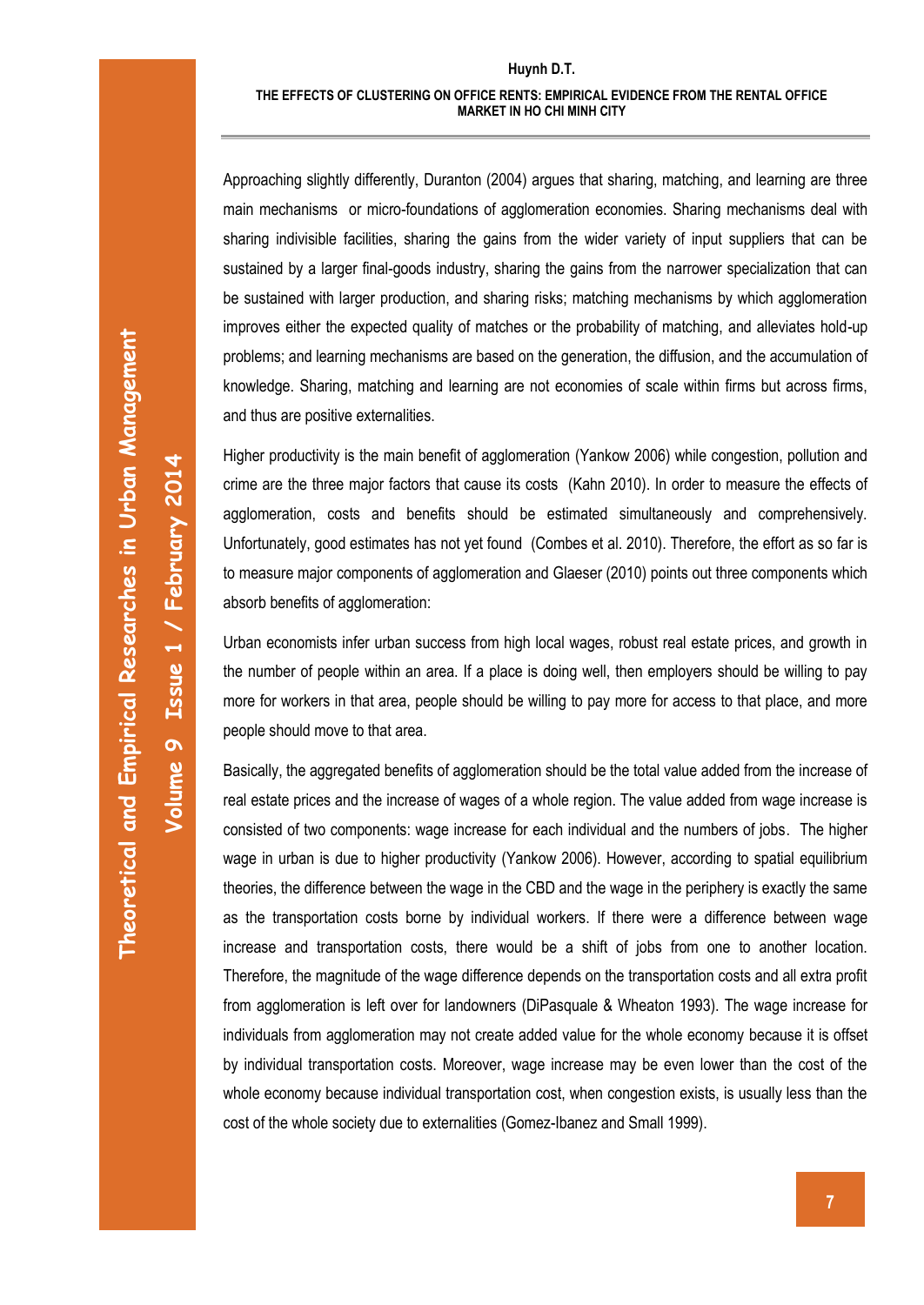As a result, the increase of real estate values is the most obvious sign of agglomeration economies and there are different approaches to quantifythis increase. Measuring the increase of rents from clustering effects is one of them.

### **3. DETERMINING CLUSTERS**

Measuring cluster sizes is complicated. Fundamentally, the larger the cluster, the larger the expected positive impacts and effects from the surroundings will have on a building, however. These effects attenuate with distance (Duranton & Puga 2004). Nearby objects are more related than distant objects (Tobler 1970). If agents are in close proximity to one another then there is more potential for business interaction (Rosenthal & Strange 2004). Interpersonal contact is a prominent factor in creating clustering effects. Conceptually, a precise measurement of cluster sizes should be the quantity of interaction among agents or people in a cluster. This quantity depends on the number of people and the frequencies of interaction among them. Unfortunately, it is not usually possible to determine these two factors, especially the frequency of interaction. Therefore, two alternative proximities have typically been applied and are measured by either total employment or total physical areas.

Regarding indentifying clusters based on employment, there are two major methods by Giuliano & Small (1993), Giuliano et al. (2005), McMillen (2001), or McMillen & McDonald (2004). However, due to the lack of employment data in the case of HCMC, these methods were not reviewed for this study. For the purpose of this article, the focus is on defining clusters throughout physical areas in which the total floor area of buildings is most commonly used as cluster size (Gat 1998; Archer & Smith 2003; Jennen & Brounen 2009). Even using this method, there are several ways to determine clusters.

The simplest way to determine the existence of a cluster is through direct. Archer & Smith (2003) applied this method to identify the clusters in Houston. The size of a cluster is the aggregate floor area of all buildings within visible clusters. These authors created 76 clusters representing 647 buildings; and there are two types of clusters. The eleven largest clusters were coded as dummy variables and the other variable is sizes of clusters measured by the total floor area that were generated into a natural logarithm in regressions. The regression results support the argument on clustering effect hypothesized in the work of Archer & Smith (2003). However, there are several problems that arise applying this methodology. First, it assumed clustering effects are uniform across all buildings in a cluster. It is the same for higher density buildings at the center and buildings on the periphery of a cluster. Clustering effect attenuating with distance was not considered. Second, the method of identifying the 76 clusters,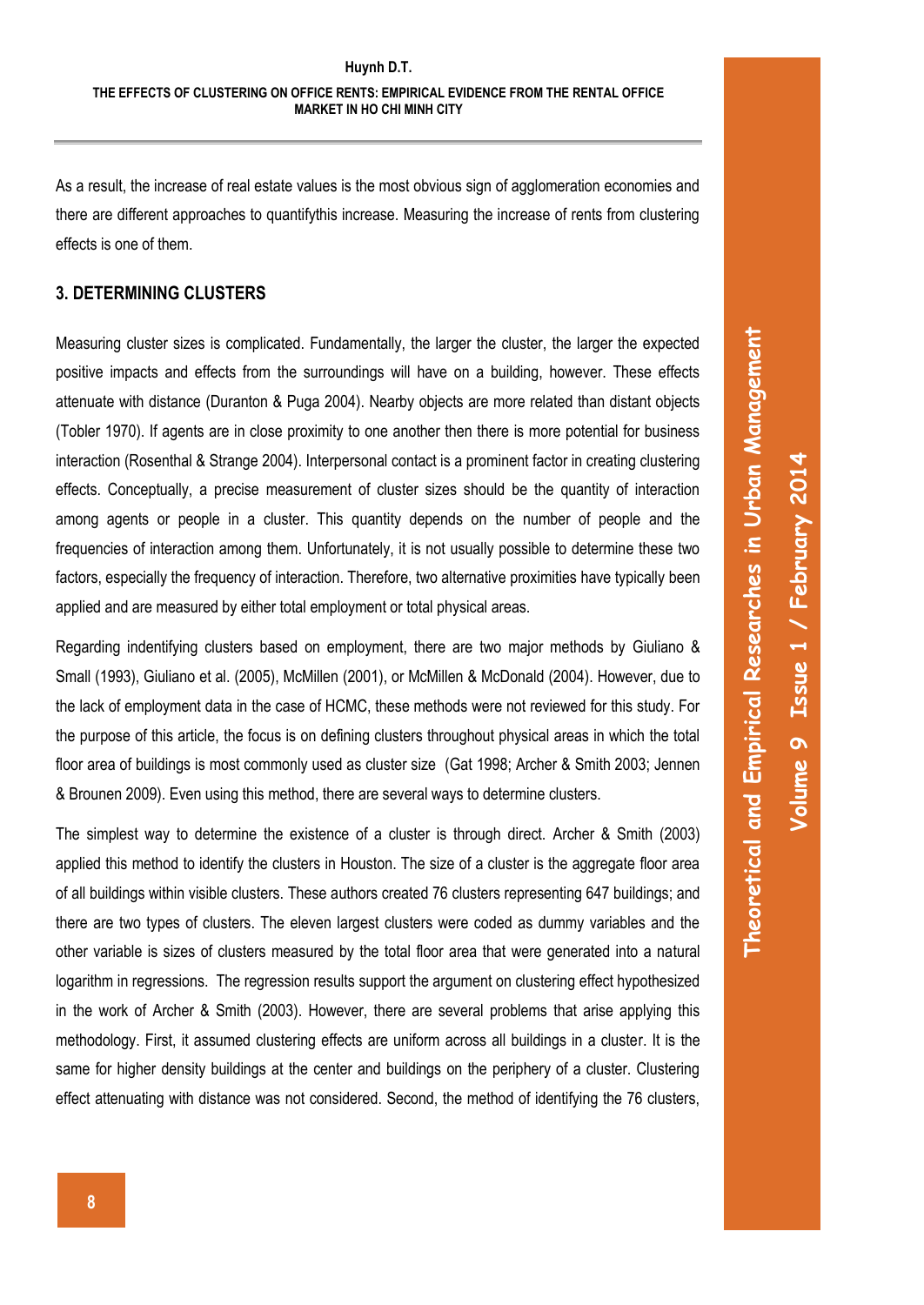**Volume** 

**9 Issue 1**

**/ February 201**

**4**

as Jennen & Brounen (2009) pointed out, is subjective, depending entirely on the authors experience and adjustment.

Taking advantage of geographic information system (GIS) software, Jennen & Brounen (2009) were able to address the possibility that the effect of a cluster declined with distance – distance decay clusters. Initially, the authors approached the problem by indentifying simple clusters using simple threshold measure, which was more sophisticated than those of Archer & Smith (2003). Simple clusters were determined by aggregating the floor area of all buildings which a certain distacne of the subject building (threshold), 0.5 km2, for example. The size of the cluster includes the floor area of the building chosen for its cluster and was calculated by applying the following formula:

$$
Cluster_k = \sum_{i=1}^{n} w_{ik} size_i
$$

size<sub>i</sub>: total floor area of building i

 $w_{ik}=1$  for  $d_{ik} \leq$  threshold

 $w_{ik}=0$  for  $d_{ik} \geq$  threshold

 $d_{ik}$  is the distance between building<sub>k</sub> and its nearby building

This definition of the "simple cluster" is basically similar to that by Archer & Smith (2003), and ignores the possibility that clustering effects attenuate with distance. The alternative is to include measure of distance decay to reflect the possibility that the farther from a building, the less impact the other buildings have on a cluster. The distance decay clusters are determined as following formula:

Cluster<sub>k</sub> =  $\sum_{i=1}^{n} exp(-\lambda * d_{ik})$ size<sub>i</sub>

with  $\lambda$  as the distance decay exponent and other parameters being the same as the above formula.

The level of distance decay is affected by the choice of  $\lambda$  (lamda). A higher level of  $\lambda$  means faster distance decay and steeper decreasing weight with an increase in distance. The left part of Figure 1 shows that at cluster k, the floor area of the building k contributes totally to the cluster; one square meter of a building 500 m away from building k will contribute 1  $m<sup>2</sup>$  in the simple cluster, 0.6 $m<sup>2</sup>$  in the distance decay cluster with  $\lambda = 0.001$ ; 0.1m<sup>2</sup> with  $\lambda = 0.005$ ; and almost nothing with  $\lambda = 0.01$ .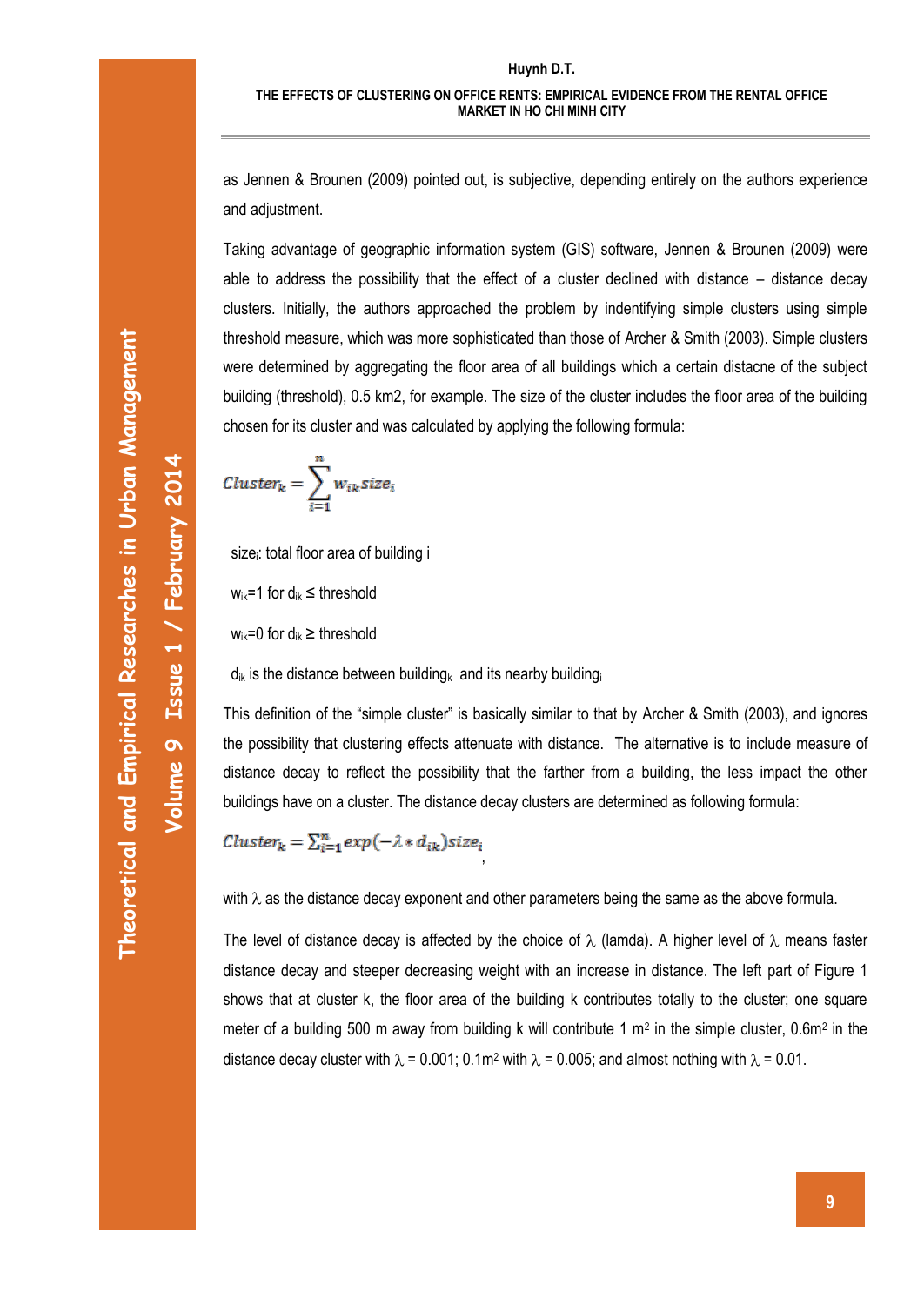#### **THE EFFECTS OF CLUSTERING ON OFFICE RENTS: EMPIRICAL EVIDENCE FROM THE RENTAL OFFICE MARKET IN HO CHI MINH CITY**





FIGURE 1 - ILLUSTRATION OF CLUSTERS Source: Author's

One flaw in Jennen & Brounen (2009)'s approach to determining clusters is the assumption that distances between buildings are straight lines, while the actual distances depend on networks of roads, potential barriers and transportation conditions. There is no distinction between a building separated by a river and a building located on a large road, in relation to a defined building. To overcome this issue, this article uses actual distances based on real networks of roads as opposed to straight lines. The right part of Figure 1 shows clear differences between simply assumed and actual distances. There are 13 buildings within a circle buffer of a 400 m radius, while there are only nine buildings in the orange buffer with actual distance (400 m) from the center building. There are 13 buildings in the yellow buffer with actual distance (500 m) from the center building, but one building is different from the circle buffer.

While using actual distances is an improvement, it does not recognize that the traffic conditions are not the same everywhere and for all types of roads regardless of their size and conditions. Actual distance should be measured through travel time because time is a major proportion of transportation cost (Timothy & Wheaton 2001). Unfortunately, such a measurement is not available in HCMC yet.

Regarding choosing thresholds of simple clusters and  $\lambda$  of distance decay clusters: there is no clear cutoff points or obsticals. To eliminate the effect of choices made about the level of distance decay, following the same method by Jennen & Brounen (2009), this work tests the sensibility of the results to different assumptions about decay functions.

### **4. THE RENTAL OFFICE MARKET IN HO CHI MINH CITY**

Conceptually, to evaluate economic impact of density or clustering, two critical sets of data are needed: added values created by clusters and cluster sizes. For the first set, data of added values, unfortunately, are not available in most cases. To test agglomeration economies realistically, at least one of the three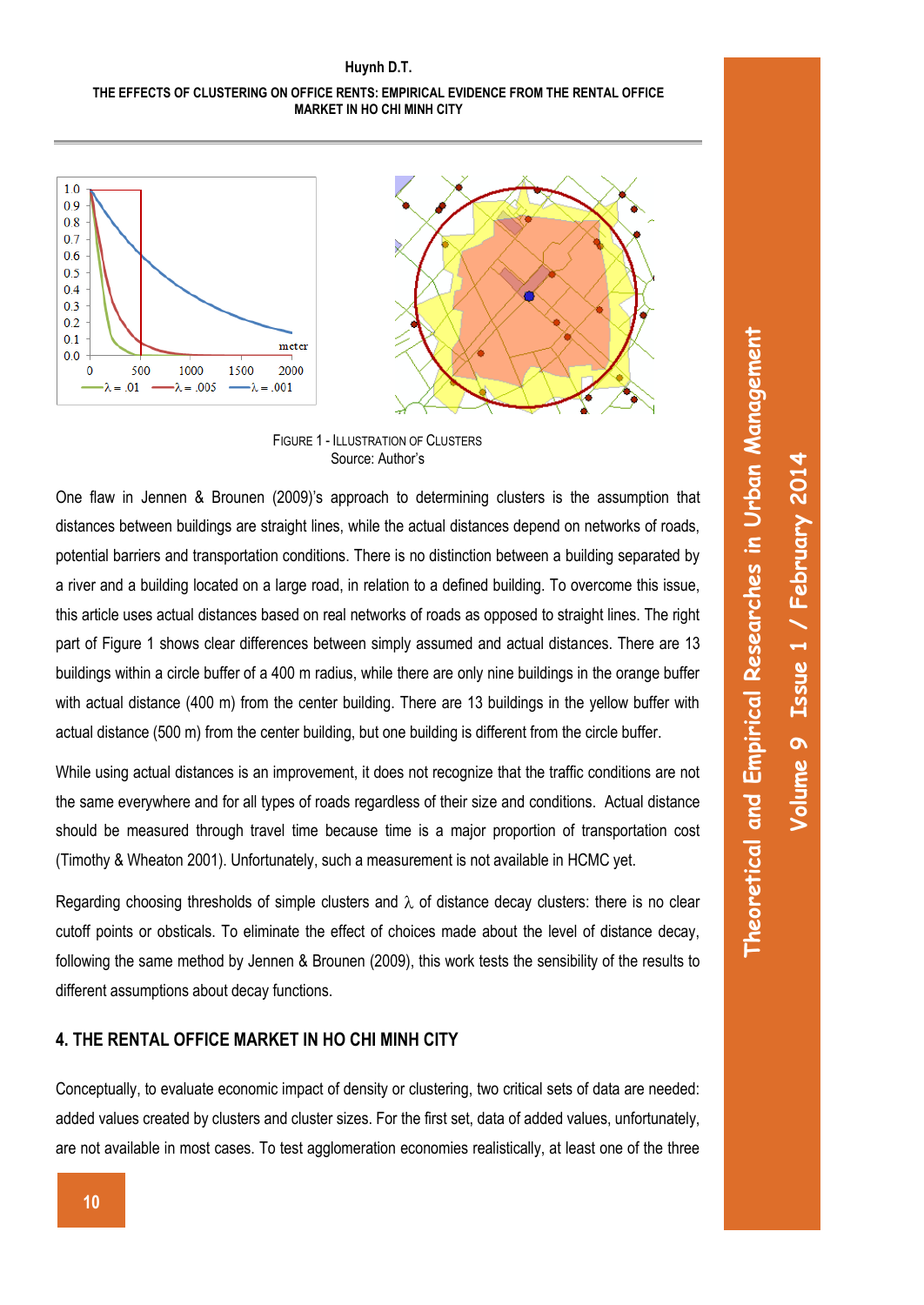signs are generally found, including: high local wages, robust real estate prices, and population growth, as listed by Glaeser (2010). In this article, real estate prices or rents are tested. For the second set of data, when using total floor areas to measure clusters, floor area of all buildings in a certain distance or area – regardless whether they are rental or direct ownership – should be included. Unfortunately, data on the size and rents of buildings that are occupied by other owners are not ready available for HCMC. Therefore, in this constraint, we examine the agglomeration economies in HCMC by quantitatively analyzing its rental office market with two concerns.



Source: Author's calculations from Colliers International (2011)

Notes: The horizontal axis represents the vacancy rate in percentage and the vertical axis represents the rent per square meter per month in dollars. This figure is to show the negative relationship between the vacancy and the rent

The first concern is that the office rental market in HCMC is in a highly unstable period. Right after Vietnam joined the World Trade Organization (WTO) in early 2007, the rental rate of grade-A buildings was about USD35/m<sup>2</sup> (CBRE Vietnam 2011), which was much higher than those of neighboring cities such as Bangkok and Kuala Lumpur, even thought total GDP or GDP per capita of these cities are much higher than those of HCMC. The price reached a peak at USD70/m<sup>2</sup> in the second quarter of 2008 with the vacancy rate of almost zero. Since then it has continuously declined to its early 2007 level, with around 20 percent vacancy at the end of 2011 (CBRE Vietnam 2011; Colliers International 2011; Savills Vietnam 2011) due to a rapid increase of supply and contraction of demand, which in turn was due to the global economic crisis and internal issues of Vietnam's economy. Despite the weak economy and high vacancy rates, the rental rates in HCMC at the end of 2011 were still over 50 percent higher than those of its neighboring cities (Fig. 2). HCMC's rental rates are indeed high by world

**Volume** 

**9**

**Issue 1**

**/ February 201**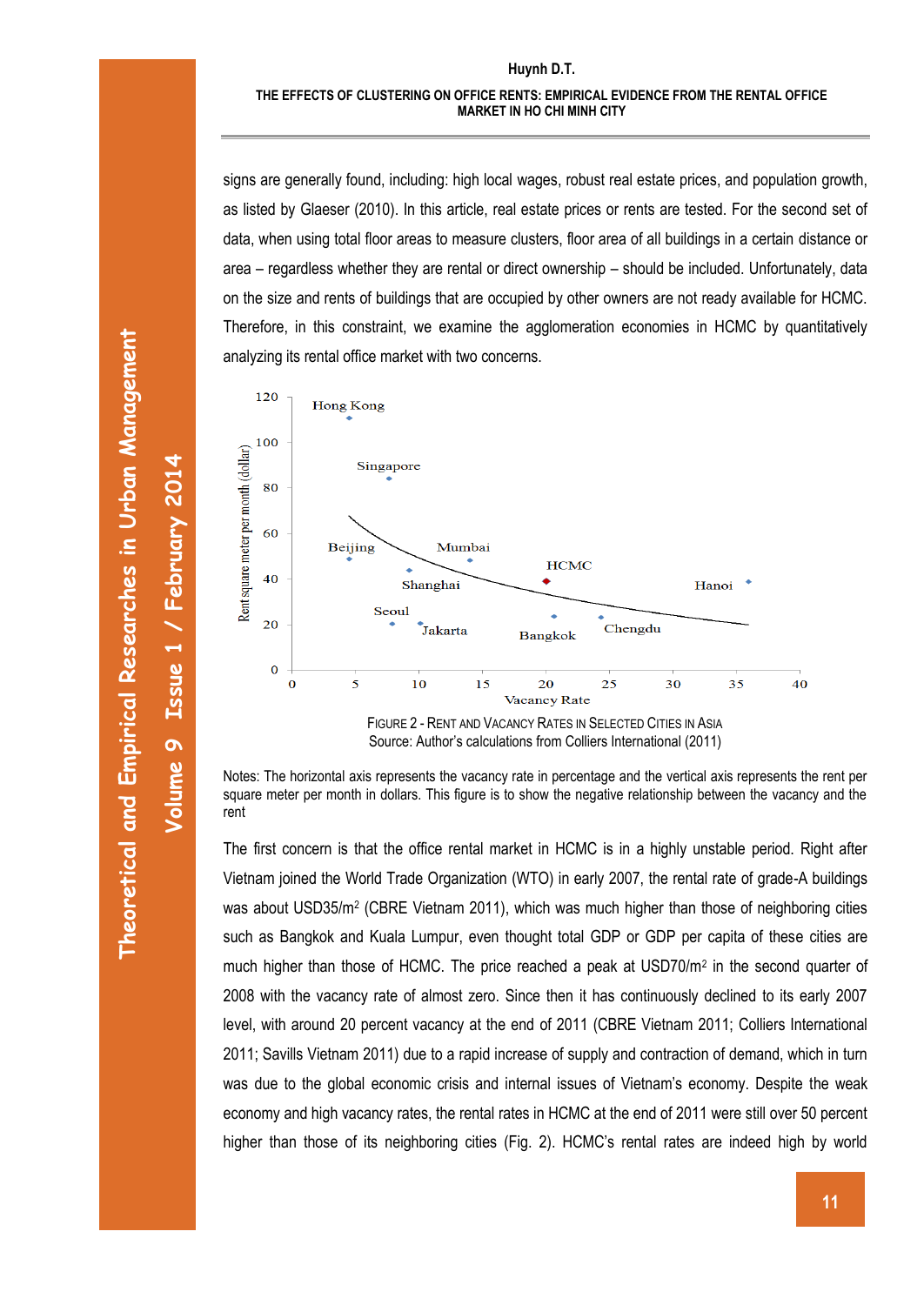standards, but which may not effect whether they are much higher for buildings in big clusters than for buildings in smaller clusters. In other words, what this study is less concerned with is not how HCMC rents compare with those in other cities, but rather with how they vary within the HCMC market.

The second concern is that the rental office market in HCMC is very small. There is considerable disagreement about the total stock of rental offices. The highest number is from the statistics produced by Colliers International (2011). According to the Second Quarter Report of this consultant company, the forecasted office space for rent area in HCMC by end of 2011 was 2.1 million m<sup>2</sup>. Otherwise, in the April Report of 2011,CBRE Vietnam (2011) reported that there were 266 buildings with the total floor area of only 1.7 million m<sup>2</sup>. The lowest number is from Savills Vietnam (2011). Its second quarter report in 2011 provided detail statistics on 171 buildings with a total rentable floor area of only 1.2 million m<sup>2</sup>.

Even with the highest number, the stock of office for rent in HCMC is the lowest among 20 selected cities in Asia recorded by Colliers International (2011). In comparison to these cities, HCMC is basically in the lowest corner (Fig. 3). Moreover, the rental office space in HCMC is so tiny in comparison to 80,000 enterprises at the end of 2009 (PSO-HCMC 2011). The reason is that most businesses in HCMC are of small and medium size, and their offices are usually in small row houses on streets while big companies usually have their own office buildings that are close to office buildings for rent. If their buildings are included, office buildings in HCMC are denser, especially in the CBD.



FIGURE 3 - RENTAL OFFICE STOCKS AND GDP OF SELECTED CITIES IN ASIA IN 2010 Source: Colliers International (2011) for office data, Habitat (2011b) for GDP data

Notes: The horizontal axis represents the total GDP-PPP (purchasing power parity) in billion dollars and the vertical axis represents the rental office are in million square meters. This figure is to show the positive relationship between the size of economies of cities and their rental office markets.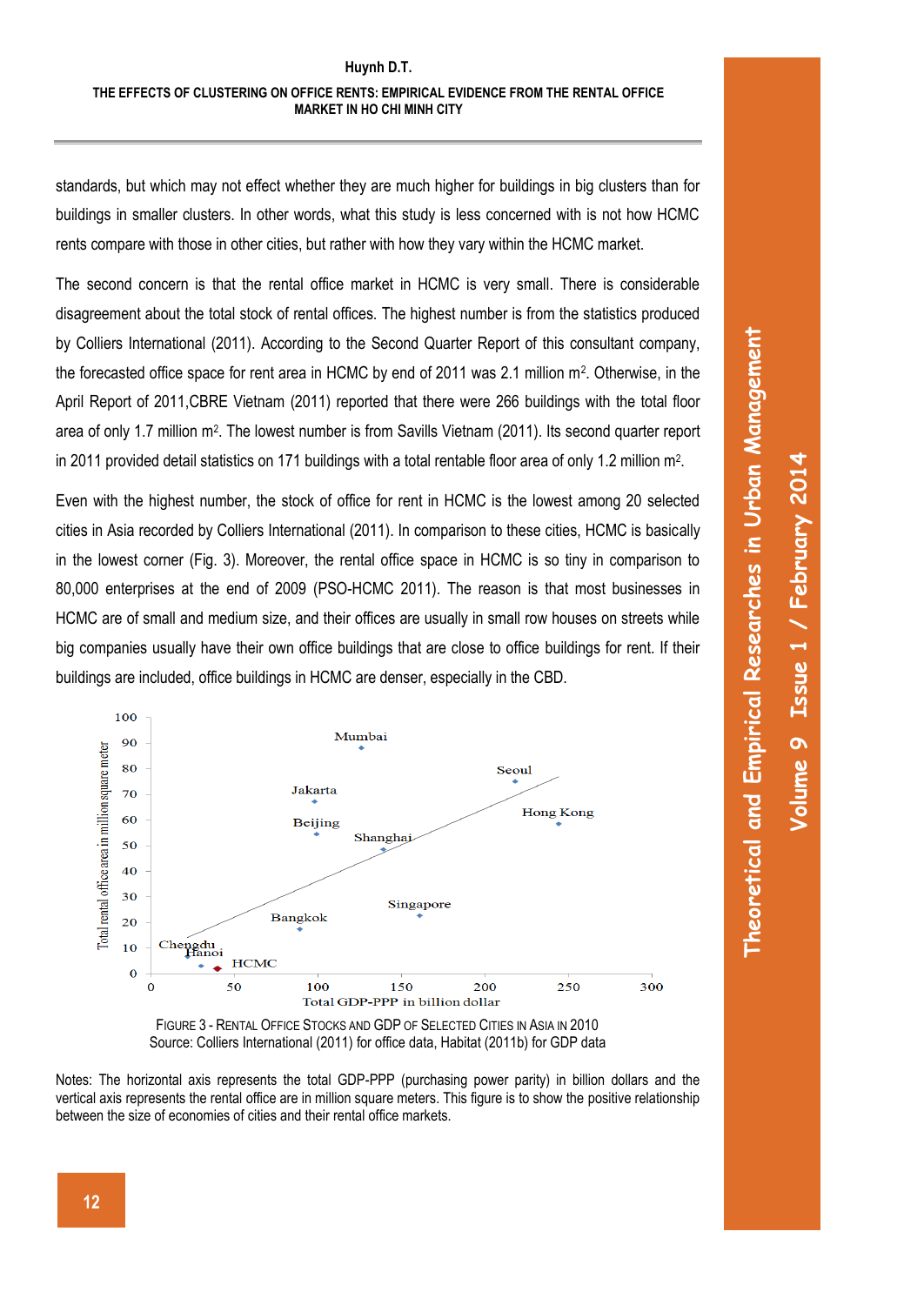Theoretical and Empirical Researches in Urban Management **Theoretical and Empirical Researches in Urban Management**

**Volume** 

**9**

**Issue 1**

**/ February 201**

**4**

In addition to the two concerns previously mentioned, the transportation and urban pattern in HCMC are unique. Row houses, motorcycles, and sidewalk businesses (nhà phố, xe máy và kinh doanh vỉ a hè) are three typical characteristics of HCMC in particular, and Vietnamese cities in general (Nguyen, 2011). Motorcycle is the chosen mode of transportation by a vast number of residents and as such is one of the most unusual characteristics in HCMC in particular and Vietnam in general. Motorbikes carry over 80 percent of the passenger trips (DOT-HCMC 2011). Most streets are full of motorcycles from dawn to midnight every day. In general, the transportation mode in HCMC is very different from many cities around the world, especially developed cities.

The data set reflects the nature of the developing world where markets are growing but thin and data are incomplete. If the expected result hold true in highly unstable and thin markets, however, then the same should be more obvious in stable and matured markets. As this study will show, quantitative results reflecting the nature of the rental office market in HCMC are very similar to those in more developed cities, more precisely Huston and Amsterdam. Basic laws of agglomeration economies or clustering effects still work well in HCMC as will be demonstrated in the following sections.

# **5. THE DATA AND MAIN VARIABLES OF REGRESSION MODELS**

For the quantitative analysis of this article, a data set of 171 buildings in HCMC is used and shown in Figure 4.



Notes: The figure shows the distribution of rental office buildings in HCMC. There are six main groups or clusters. The two largest clustersare in the central business district (district 1& district 3). The clusters in Phu Nhuan and Tan Binh are along the arterial road connecting the CBD and the city's airport. The cluster in Binh Thanh is along the arterial road connecting the CBD and the national road #1. The cluster in Saigon South is in a newly built town.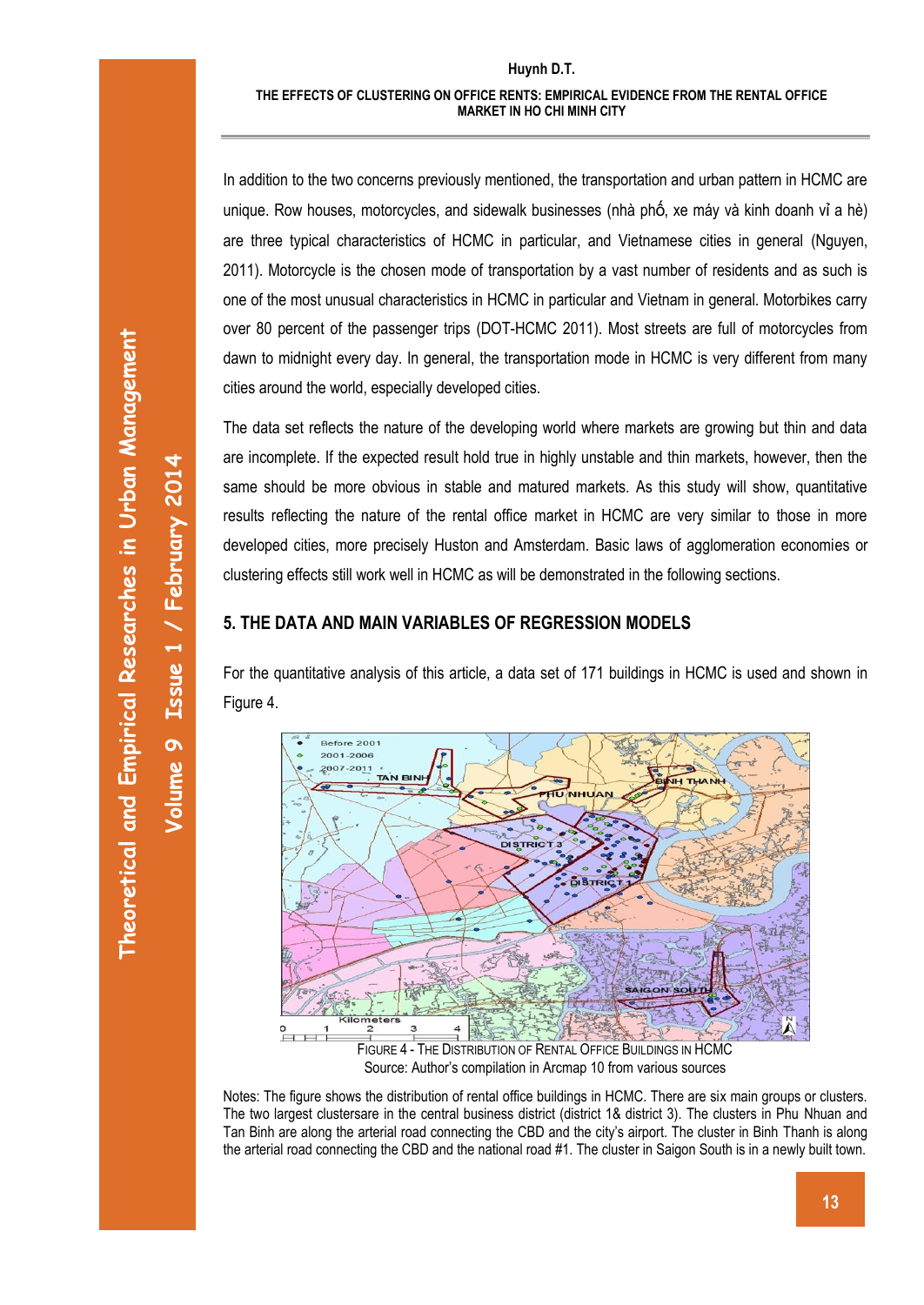The data is the combination of three sources: 1) names, addresses, rentable areas, rents, and vacancies were collected by Savills, a global real estate services provider listed on the London Stock Exchange in the second quarter, 2011; 2) ages (years since completion); and 3) heights (number of stories) of buildings and collected by the author mainly from websites:<http://muabannhadat.com.vn/> and [http://www.diaoconline.vn/,](http://www.diaoconline.vn/) the two most visited online, commercial real estate companies in Vietnam. For buildings of uncertain age and number of stories, information was verified using the 1080 service, Vietnam's most popular information provider via telephone and internet. Definitions of variables are in Table 1 and the statistics summary of the sample is in Table 2.

> TABLE 1: VARIABLES AND DEFINITIONS **Variable Definition**

|                                       | vanavic                                    | ושוווווש                                                          |
|---------------------------------------|--------------------------------------------|-------------------------------------------------------------------|
|                                       | Dependent variable                         |                                                                   |
|                                       | Rent                                       | Rent in dollars per square meter per month                        |
|                                       | Cluster measurement (1000 m <sup>2</sup> ) |                                                                   |
|                                       | Cluster                                    | Total rentable area of buildings within 0.5 km <sup>2</sup>       |
|                                       | Cluster 001                                | Cluster at $\lambda = 0.001$                                      |
|                                       | Cluster 002                                | Cluster at $\lambda = 0.002$                                      |
|                                       | Cluster 005                                | Cluster at $\lambda = 0.005$                                      |
|                                       | Spatial and location attributes            |                                                                   |
|                                       | Distance to CBD                            | Distance from each building to the central business district (km) |
| Physical characteristics of buildings |                                            |                                                                   |
|                                       | <b>Building size</b>                       | Total rentable area of a building $(m^2)$                         |
|                                       | Age                                        | Age of buildings                                                  |
|                                       | Height                                     | Number of stores                                                  |
|                                       | Grade A                                    | Dummy variable equals 1 if buildings is graded A                  |
|                                       | Grade B                                    | Dummy variable equals 1 if buildings is graded B                  |
|                                       | <b>Market operation</b>                    |                                                                   |
|                                       | Vacancy                                    | Vacancy rate (%)                                                  |

| TABLE 2 - STATISTICS SUMMARY.            |                     |             |           |            |            |  |  |  |  |
|------------------------------------------|---------------------|-------------|-----------|------------|------------|--|--|--|--|
| <b>Variable</b>                          | <b>Observations</b> | <b>Mean</b> | Std. Dev. | <b>Min</b> | <b>Max</b> |  |  |  |  |
| Independent variables                    |                     |             |           |            |            |  |  |  |  |
| Rent (USD)                               | 173                 | 23.94       | 8.45      | 10         | 55         |  |  |  |  |
| Cluster variables (1000 m <sup>2</sup> ) |                     |             |           |            |            |  |  |  |  |
| Cluster                                  | 171                 | 48.4        | 42.0      | 0.8        | 185.7      |  |  |  |  |
| Cluster 001                              | 171                 | 155.2       | 83.9      | 14.9       | 304.6      |  |  |  |  |
| Cluster 002                              | 171                 | 64.2        | 42.1      | 3.4        | 167.9      |  |  |  |  |
| Cluster 005                              | 171                 | 20.1        | 15.9      | 0.9        | 80.4       |  |  |  |  |
| <b>Spatial and location attributes</b>   |                     |             |           |            |            |  |  |  |  |
| Distance to CBD (km)                     | 171                 | 2.7         | 2.0       | 0.2        | 8          |  |  |  |  |
| <b>Building characteristics</b>          |                     |             |           |            |            |  |  |  |  |
| Building size (m <sup>2</sup> )          | 171                 | 6,757       | 8,139     | 800        | 62,846     |  |  |  |  |
| Building age (year)                      | 171                 | 5.8         | 4.8       | 1.0        | 40.0       |  |  |  |  |
| Grade A                                  | 171                 | 0.0         | 0.2       | 0.0        | 1.0        |  |  |  |  |
| Grade B                                  | 171                 | 0.2         | 0.4       | 0.0        | 1.0        |  |  |  |  |
| Building height (storey)                 | 171                 | 12.8        | 6.7       | 3          | 68         |  |  |  |  |
| <b>Market operation variable</b>         |                     |             |           |            |            |  |  |  |  |
| Vacancy (%) <sup>a</sup>                 | 171                 | 11.6        | 18.1      | 0.0        | 92.0       |  |  |  |  |

**Theoretical and Empirical Researches in Urban Management**

Theoretical and Empirical Researches in Urban Management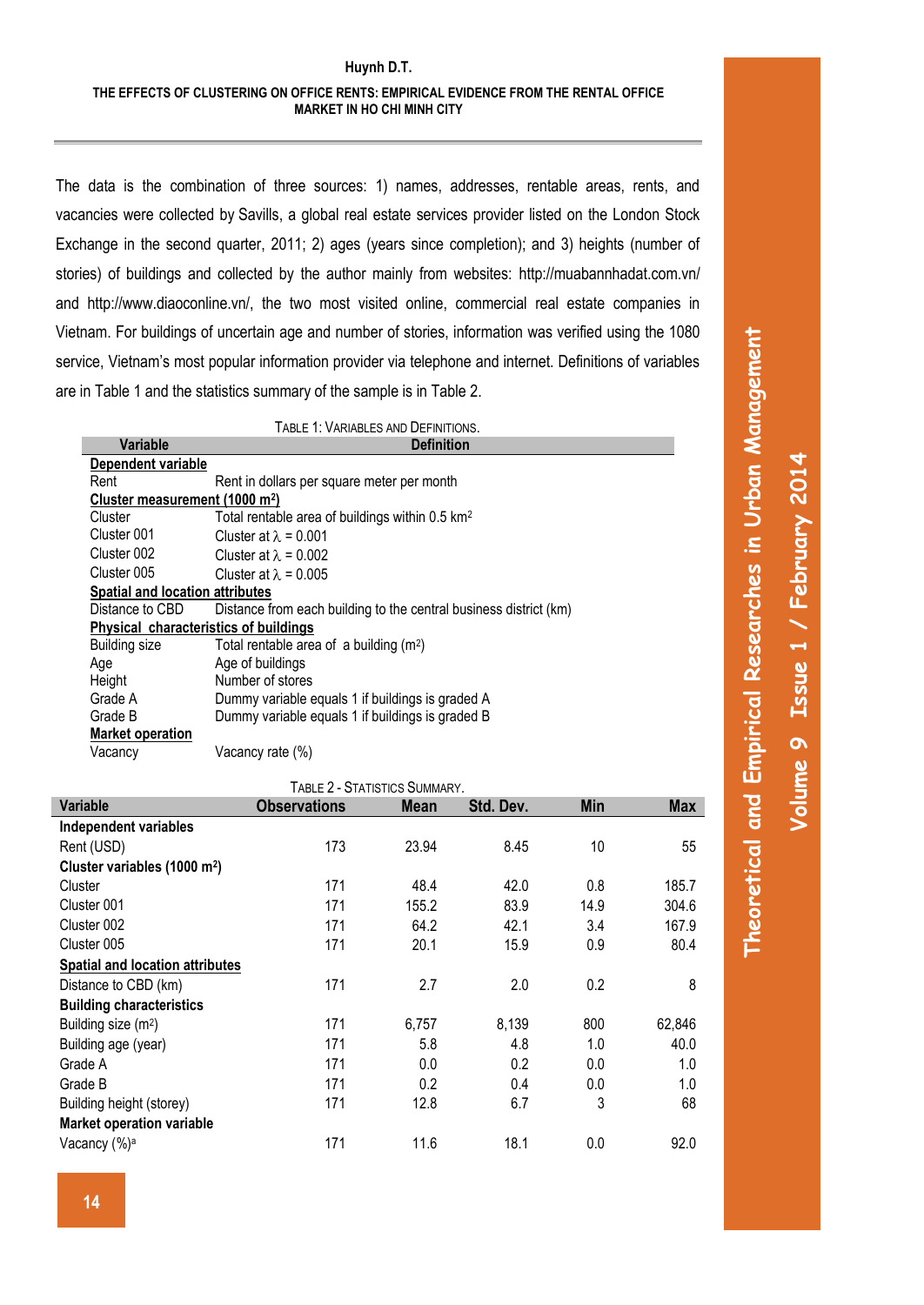The mean (unweighted avearge) of vacancy here is only 11.6% because of the dominant of grade-C buildings (small size). The weighted vacancy was 18% as calculation of Savills (2011).

### *Dependent Variable*

The dependent variable is the log of the asking rent per square meter per month in US dollars or USD, similar to the dependent variable used by Jennen & Brounen (2009) while Archer & Smith (2003) used rent per square foot as the dependent variable. In Vietnam, all prices have to be quoted in the domestic currency, dong or VND by law. However, prices of goods or services related to foreigners (imported goods or partners, mainly are foreigners), are usually quoted in USD, even when transactions are in VND. The rents range between USD10 for grade-C buildings and USD55 for the grade-A buildings. The mean is USD24, skewed to the low end because of the domination of grade-C buildings, which account for over 70 percent of the total number of buildings.

### *Cluster Measurement and Spatial Attributes*

Two key variables in this article are the cluster size and the distance to the CBD.<sup>1</sup> The former is used to demonstrate clustering effects or agglomeration economies while the latter is used to analyze the role of the transportation system.

The coefficient of the cluster size variable is expected to be positive. The larger the cluster, the larger the positive impact on rent rates. Four alternative sets of clusters have been created. The first set is 171 simple clusters calculated by aggregating floor areas of all buildings within 500 m of each buidling. The second to fourth clusters are distance decay clusters with  $\lambda$  = 0.001, 0.002, and 0.005, respectively. All distances have been generated through the real road network in HCMC by using ArcMap 10 –a professional GIS software.

There are two other variables including the distance to the CBD from clusters and visible clusters (clusters observed directly as described in the literature review). Archer & Smith (2003) included both, but the coefficient of the distance to the downtown is positive, contrary to conventional expectations. The authors explained this unusual result, but we speculate that it is because of the multicollinearity issue when the square of distance to downtown was also included and its coefficient is negative. The absolute value of the coefficient of the square of distance to downtown is much higher than that of the distance to the downtown. Jennen & Brounen (2009) ignored the distance to the CBD, and used visible

**Volume** 

-

**9**

**Issue 1**

**/ February 201**

<sup>1</sup>Proximity to a main road also refects better accessibilty. However, in this article, the near main road dummy variable is not included as it was in the housing chapter because almost all buildings are located on main roads. Itwas tested in regressions, but it is not statistically significant and the  $R<sup>2</sup>$  is not improved.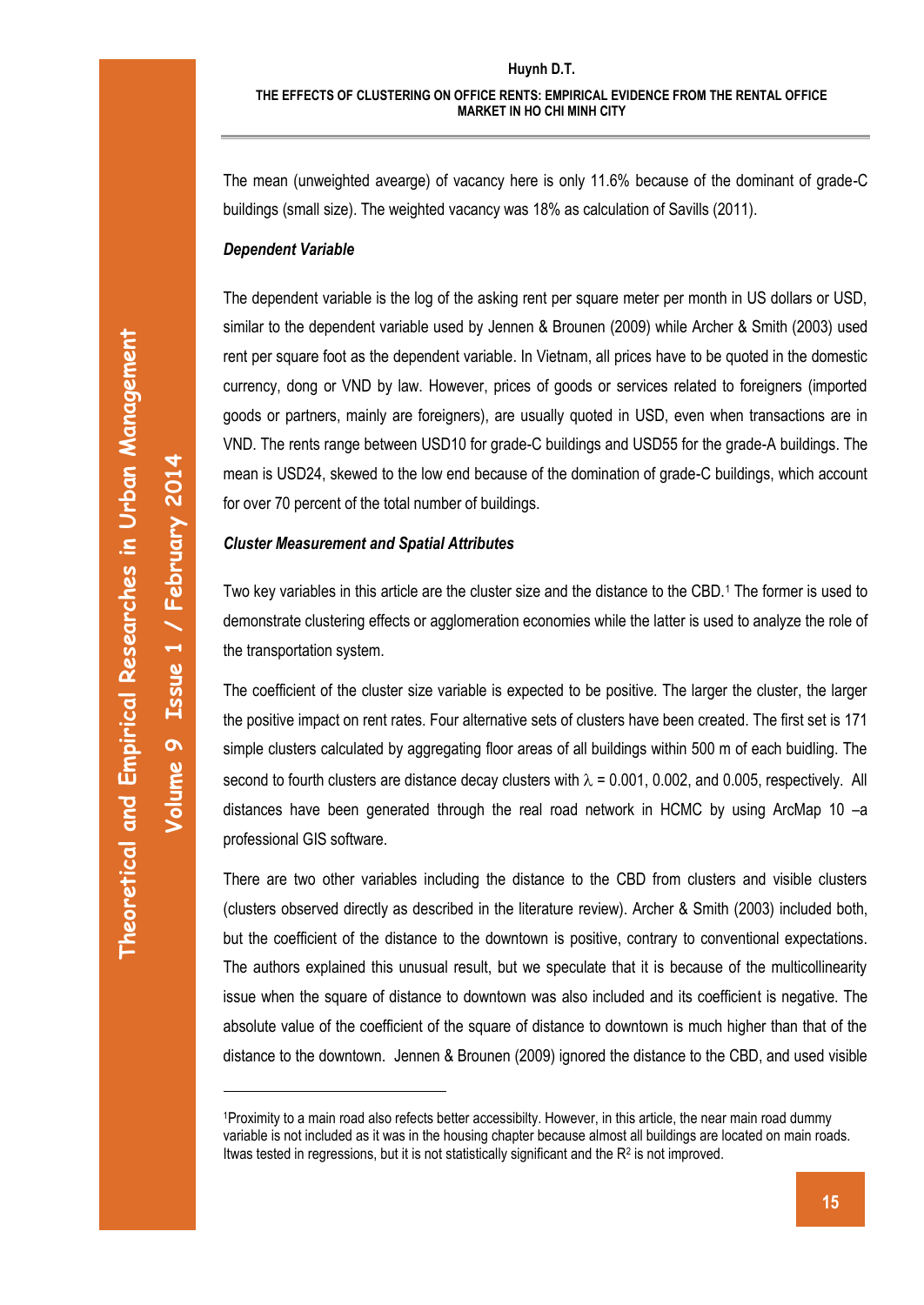clusters. No explanations for the omission were found, but multicollinearity is a likely reason. For the purpose of this article, the variable measuring the distance to the CBD from the cluster is included while a variable representing for visible clusters is omitted because of two reasons. First, one of the main focuses is the transportation system for travel to the CBD, so that the rent gradient from the CBD needs to be measured. Second, putting these two variables (the distance to the CBD and visible clusters) into the same regression causes a multicollinearity problem.<sup>2</sup> This issue is confirmed in the test of Variance Inflation Factors (VIF) in Table 5. The coefficients of the distance to the CBD variable should be negatively significant, e.g., the further away from the CBD, the lower the rents (Alonso 1964; Mills 1967; Muth 1969).

#### *Building Characteristics*

Several variables measuring the physical characteristics of buildings are included. The total floor area or building size is expected to create positive effects on rents (Archer & Smith 2003; Jennen & Brounen 2009). Historic buildings may create a positive impact on real estate prices (Coulson & Leichenko 2001; Jennen & Brounen 2009), although age in general causes negative impact on real estate prices. In this case, the coefficient of age is expected to be negative. Finally, a higher grade building means higher amenity and construction quality. Therefore, it is expected the coefficient of building grades to be positive.

Regarding age and grades of buildings, all buildings built before 2001, the year Vietnam and the United States signed the Bilateral Trade Agreement (BTA), are located in District 1 and District 3. Buildings built from 2001-2006, the time between BTA and when Vietnam joined the World Trade Organization (WTO), are located mainly in the downtown. After Vietnam's joining WTO, more buildings have been built but spread out beyond the CBD area.

In comparison to grade-C buildings, the coefficients of grade-A buildings and grade-B buildings are expected to be positive and the magnitude of the coefficient of grade-A bigger than that of grade B. There are 7 grade-A buildings, all of which are in the CBD; 40 grade-B buildings, most of which are in the CBD. The remaining 126 buildings are grade-C buildings and are located throughout the city.<sup>3</sup> Fourth, height, an indicator of density, is expected to be negative in the hedonic model for housing markets (DiPasquale & Wheaton 1993), but for office buildings, the situation is more complicated.

<u>.</u>

<sup>&</sup>lt;sup>2</sup> The regression with visible cluster was tested and presented in Appendix 1. The result is consistent with the chosen regression model as presented in Table 3 below.

<sup>3</sup> Building grades are based on Savills' report. However, the grading is commonly used by most participants including CBRE.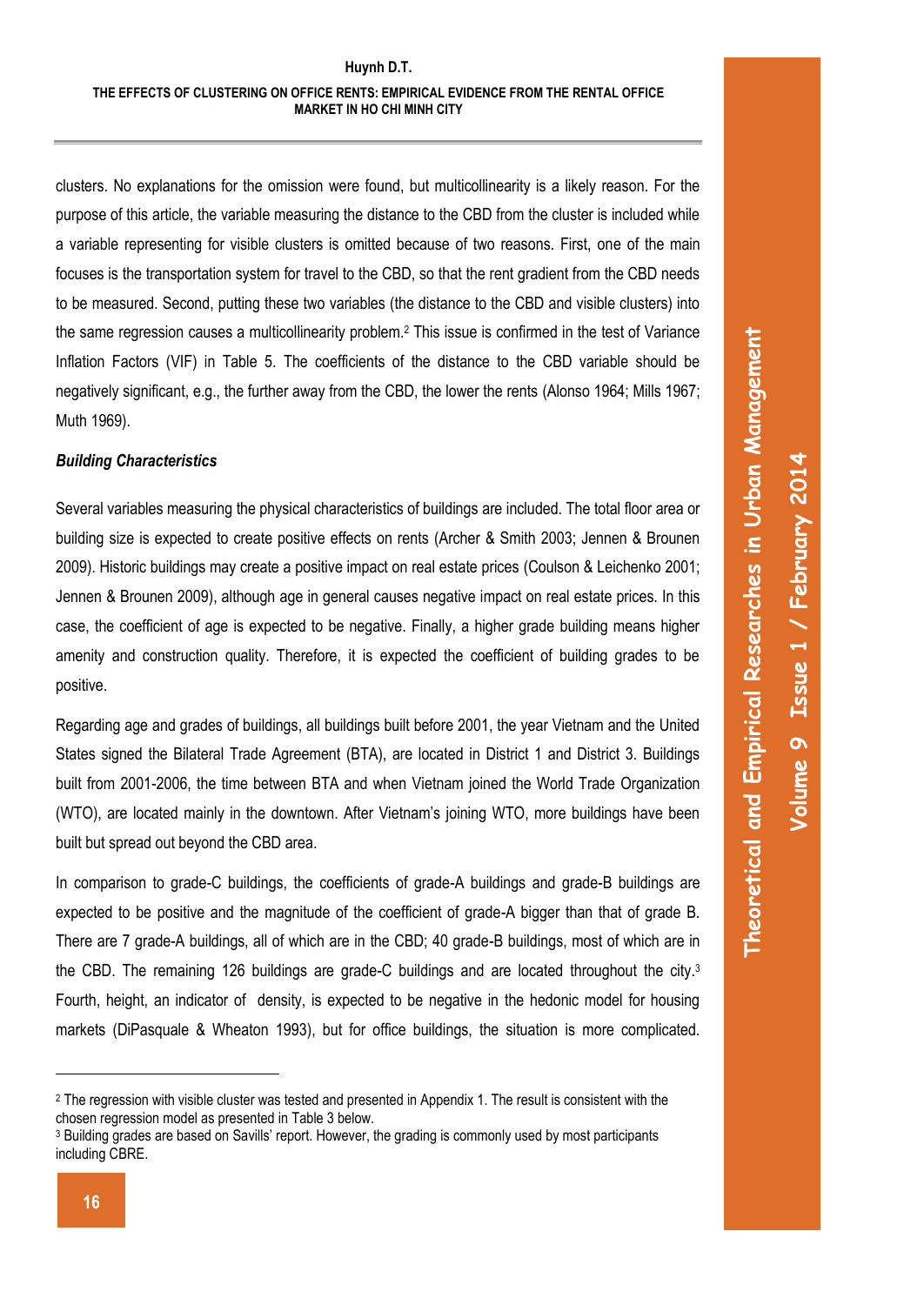Higher density can reduce amenities, but taller buildings can mean higher quality and better design, which could create a positive impact. Therefore, the impact of height of office buildings is difficult to predict. It may cause positive, negative, or have no impact on rent rates.

#### *Market Operation*

Theoretically, there is a natural vacancy rate at which market equilibrium is established. When vacancy rate is above the natural rate, rents will decrease (Grenadier 1995). There is no defined natural vacancy rate, but in common perception, it should be below 10 percent, at least, or even 5 percent. The vacancy rate in HCMC market is so high (18% of geometric mean) that is considered above the market equilibrium and vacancy means supply excess. In any event, the higher the vacancy of the building, the lower the price, except new or newly renovated buildings are being put into operation. Thus, the coefficient of vacancy is expected to be negative.

#### *Empircal results*

In this article, the log-log model with some modifications is used, which allows elasticities to be easily estimated and is similar to the model used by Jennen & Brounen (2009) for the purpose of comparison. Based on the availability of data, the hedonic regression is as follows:

$$
Ln(Rent) = \beta 0 + \beta 1 ln(Cluster measure) + \beta 2 ln(Building size) + \beta 3 ln(Building age) +
$$

+ $\beta$ <sub>4</sub>ln(Building height) + $\beta_5$ Grade A+  $\beta_6$ Grade B + $\beta_7$ ln(Vacancy) + (1)

+ $\beta_8$ Distance to CBD + $\epsilon$ 

The regression results are in Table 3. In the base model, most variables are statistically significant. The adjusted R-square is high at 0.701. The signs of coefficients of variables are exactly as expected, except for building height which is not statistically significant. The regressions are reasonable after adding the cluster variable. The coefficients of the cluster variable in all four regressions are statistically significant at the 1 percent level. The results of the distance decayed cluster with  $\lambda$  =0.002 and the simple cluster are close and they are the best (both  $R^2$  and t-stat are high). The 0.72 adjusted  $R^2$  means that this model accounted for nearly three-quarters of the office for rent market in HCMC. Therefore, these regressions will be chosen to explain related issues in this article.

The regression results confirm the clustering effects or agglomeration economies in HCMC. As the cluster size doubled, the rent would increase from 4.7-7.1 percent, and if the building size doubled, the rent per square meter would increase 5.3 percent. The implication of this is that buildings in the CBD tend to be bigger and they will be denser in the future.

**Volume** 

**9 Issue 1**

**/ February 201**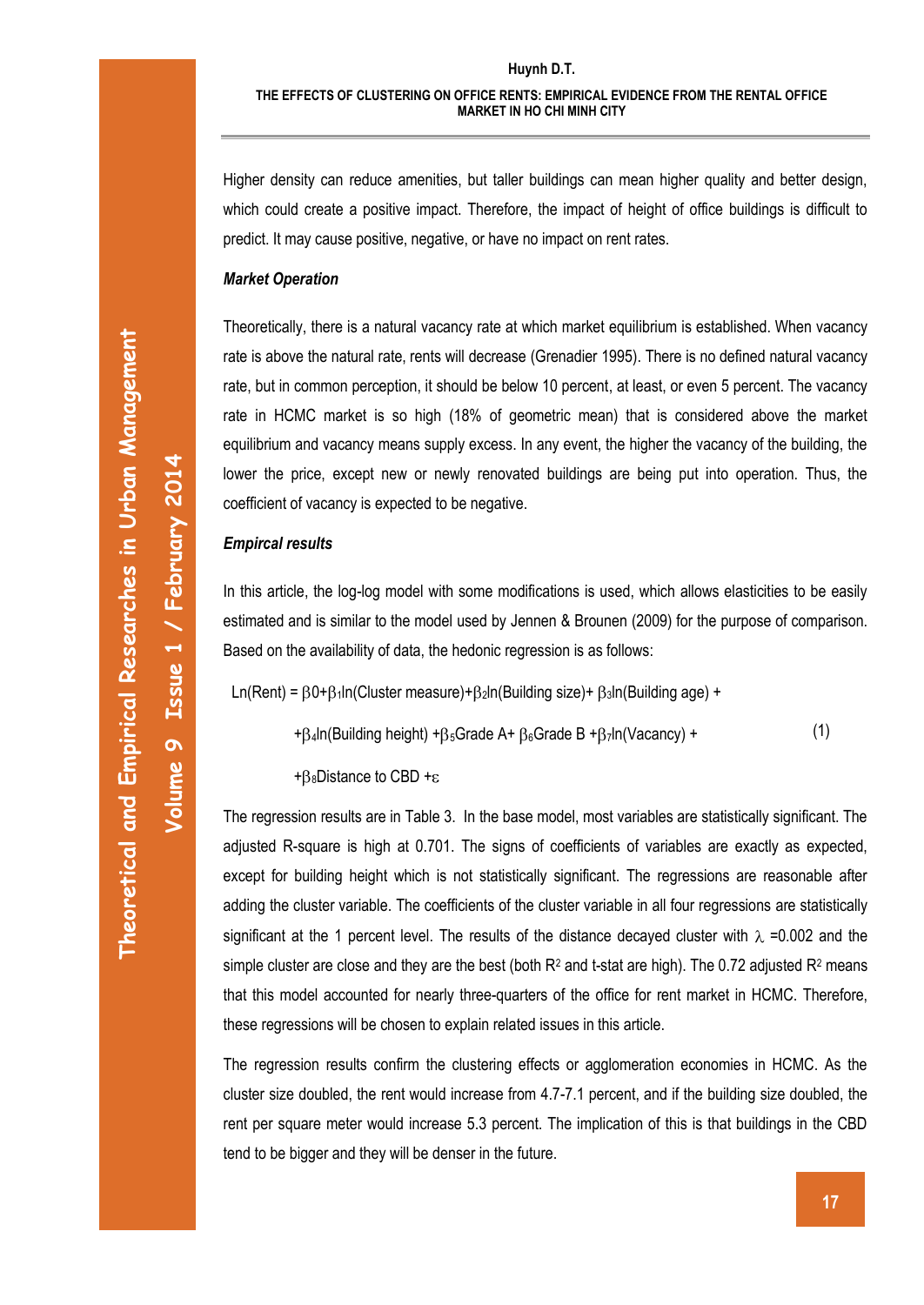#### **THE EFFECTS OF CLUSTERING ON OFFICE RENTS: EMPIRICAL EVIDENCE FROM THE RENTAL OFFICE MARKET IN HO CHI MINH CITY**

| <b>TABLE 3 - REGRESSION RESULTS</b> |              |               |                               |                   |             |  |  |
|-------------------------------------|--------------|---------------|-------------------------------|-------------------|-------------|--|--|
|                                     | <b>Base</b>  | <b>Simple</b> | <b>Distance Decay Cluster</b> |                   |             |  |  |
| Log of rent                         | <b>Model</b> | cluster       | $\lambda = 0.002$             | $\lambda = 0.005$ |             |  |  |
| Log of Cluster size                 |              | $0.047***$    | $0.071***$                    | $0.062***$        | $0.12***$   |  |  |
|                                     |              | (3.7)         | (3.57)                        | (3.34)            | (3.37)      |  |  |
| Log of building size                | $0.074***$   | $0.053**$     | $0.053**$                     | 0.039             | $0.062***$  |  |  |
|                                     | (3.28)       | (2.38)        | (2.36)                        | (1.59)            | (2.81)      |  |  |
| Log of building age                 | $-0.041**$   | $-0.054***$   | $-0.05***$                    | $-0.053***$       | $-0.046**$  |  |  |
|                                     | $(-2.02)$    | $(-2.76)$     | $(-2.53)$                     | $(-2.66)$         | $(-2.34)$   |  |  |
| Log of building height              | 0.005        | 0.014         | 0.017                         | 0.012             | 0.014       |  |  |
|                                     | (0.13)       | (0.36)        | (0.44)                        | (0.32)            | (0.37)      |  |  |
| Grade A                             | $0.629***$   | $0.61***$     | $0.611***$                    | $0.623***$        | $0.61***$   |  |  |
|                                     | (7.65)       | (7.68)        | (7.68)                        | (7.8)             | (7.63)      |  |  |
| Grade B                             | $0.233***$   | $0.21***$     | $0.204***$                    | $0.213***$        | $0.203***$  |  |  |
|                                     | (5.57)       | (5.15)        | (4.96)                        | (5.2)             | (4.88)      |  |  |
| Log of vacancy                      | $-0.017*$    | $-0.015$      | $-0.013$                      | $-0.015$          | $-0.012$    |  |  |
|                                     | $(-1.74)$    | $(-1.52)$     | $(-1.32)$                     | $(-1.51)$         | $(-1.19)$   |  |  |
| Distance to CBD                     | $-0.08***$   | $-0.07***$    | $-0.061***$                   | $-0.072***$       | $-0.045***$ |  |  |
|                                     | $(-10.98)$   | $(-9.45)$     | $(-6.93)$                     | $(-9.58)$         | $(-3.62)$   |  |  |
| Constant                            | 2.718***     | 2.389***      | $2.06***$                     | 2.396***          | 1.294***    |  |  |
|                                     | (15.43)      | (12.47)       | (8.22)                        | (12.22)           | (2.84)      |  |  |
| Adjusted R-square                   | 0.701        | 0.7227        | 0.7212                        | 0.7187            | 0.7190      |  |  |

Notes: Coefficients are standardized betas; T-stats in parentheses; \*\*\* at 1% significant level; \*\* at 5% significant level; and \* at 10% significant level.

The coefficient of the distance to the CBD is negative as expected. The further from the CBD the building, the lower the rent will be. Specifically, each kilometer further from the CBD, the rent decreases 6-7 percent. This number has significant policy implications for HCMC.

Most of the variables measuring the physical characteristics and market operation follow the standard expectation. As buildings age their rents decrease. Similar to the office market in Houston, Texas in the United States, vacancy of the buildings in HCMC has no impact on rent. However, this result may be misleading because vacancy of individual buildings is less important in determining rents than the vacancy in the office market as a whole. Average rent of grade-A buildings is about two-thirds higher than that of grade-C buildings; and average rent of grade-B buildings is about a fifth higher than that of grade-C buildings.

### **6. ROBUSTNESS CHECK**

The empirical results confirm the clustering effects on the office market in HCMC. However, weakness in explanation of adding more variables and multicollinearity may seriously affect results. To eliminate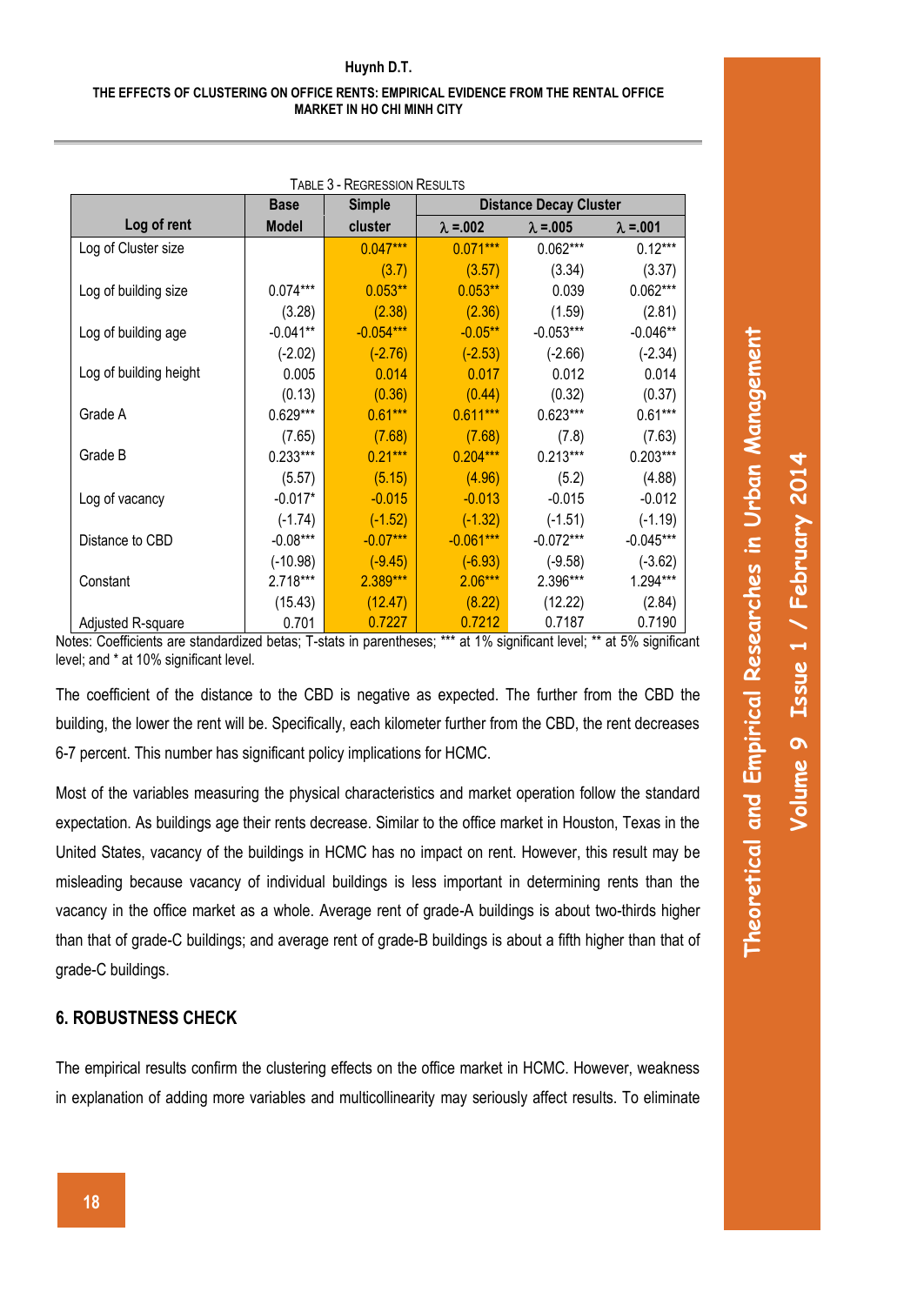#### **THE EFFECTS OF CLUSTERING ON OFFICE RENTS: EMPIRICAL EVIDENCE FROM THE RENTAL OFFICE MARKET IN HO CHI MINH CITY**

errors that may seriously affect the results, the goodness-of-fit test, correlation, variance inflation factor (VIF) test, and cutoff points will be conducted in this section.

First, there are cases in which models with additional variables appear better than models with fewer variables, but in reality the additional variables do not improve the explanatory power of the regression. The goodness-of-fit test is used to determine whether there is a significant improvement of models with the cluster variable and the base model without the cluster variable.

Or more precisely, the model with the cluster variable explains the office market in HCMC better than the base model. The goodness-of-fit test is based on following formula:

$$
f = \frac{(R_1^2 - R_0^2)/J}{(1 - R_1^2)/(N - K)}
$$
, with

R2 : Adjusted R square of models

J: different in freedom degrees between base model and model with the cluster variable

K: number of variables

N: number of observations

|                     | TABLE 4 - JOINT TEST OF THE SIGNIFICANCE OF GOODNESS-OF-FIT REGRESSION MODEL |                |                                |  |  |  |  |
|---------------------|------------------------------------------------------------------------------|----------------|--------------------------------|--|--|--|--|
|                     | <b>Base model</b>                                                            | Simple cluster | Cluster with $\lambda = 0.002$ |  |  |  |  |
| Ν                   | 171                                                                          | 171            | 171                            |  |  |  |  |
| R <sup>2</sup>      | 0.7011                                                                       | 0.7227         | 0.7212                         |  |  |  |  |
|                     |                                                                              | 8              | 8                              |  |  |  |  |
|                     |                                                                              |                |                                |  |  |  |  |
| Critical value      |                                                                              |                |                                |  |  |  |  |
| 1%                  |                                                                              | 6.64           | 6.64                           |  |  |  |  |
| 5%                  |                                                                              | 3.84           | 3.84                           |  |  |  |  |
| <b>F</b> statistics |                                                                              | 12.70          | 11.75                          |  |  |  |  |

Notes: The goodness-of-fit test is used to determine whether there is a significant improvement of models with the cluster variable and the base model without the cluster variable.

Or more precisely, the model with the cluster variable explains the office market in HCMC better than the base model. The goodness-of-fit test is based on following formula:

$$
f = \frac{(R_1^2 - R_0^2)/J}{(1 - R_1^2)/(N - K)}
$$
, with

R2 : Adjusted R square of models

J: different in freedom degrees between base model and model with the cluster variable

K: number of variables

N: number of observations

**Volume** 

**9 Issue 1**

**/ February 201**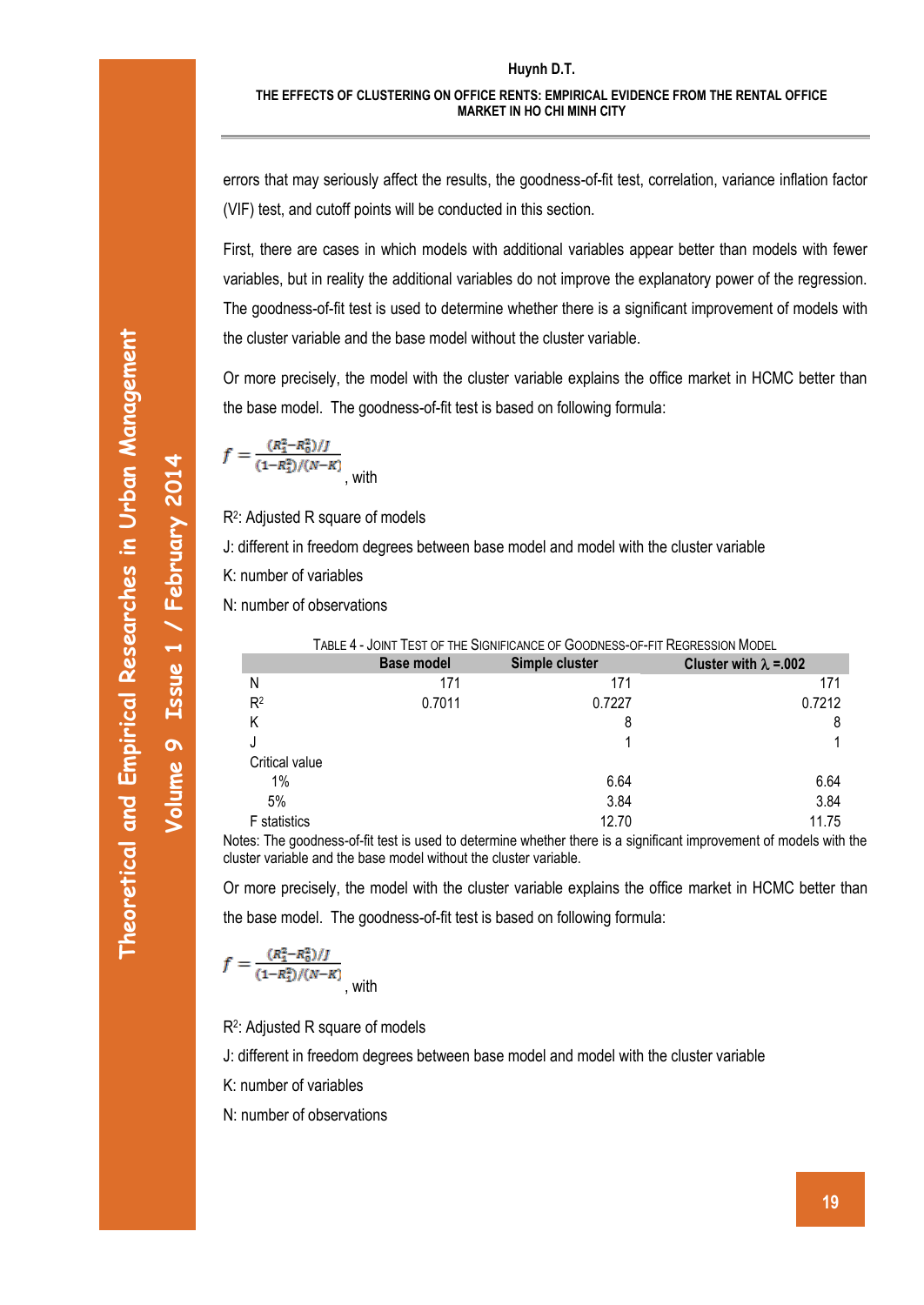The F statistics results show that models with a cluster variable are better than the base model, which means that the clustering effects exist.

Second, as Sheppard's (1999) has shown multicollinearity can be a major concern when using a hedonic model. It seems natural to expect multicollinearity to pose a problem for the estimation of hedonic prices.

The multicollinearity effect, in which some independent variables are highly correlated with each other, creates biased coefficient magnitudes and indicators.

Therefore, it is necessary to test multicollinearity between variables. In this article, two types of multicollinearity tests were pursued: the test of variance inflation factors (VIF).

| <b>Rejected model</b>            |            | <b>Chosen model</b> |                                       |            |       |
|----------------------------------|------------|---------------------|---------------------------------------|------------|-------|
| <b>Variable</b>                  | <b>VIF</b> | 1/VIF               | Variable                              | <b>VIF</b> | 1/VIF |
| Distance to the CBD              | 10.50      | 0.10                | Log of building size                  | 2.68       | 0.37  |
| District 1 <sup>*</sup>          | 6.51       | 0.15                | Log of cluster with $\lambda = 0.002$ | 2.06       | 0.48  |
| Saigon South*                    | 4.57       | 0.22                | Distance to the CBD                   | 1.92       | 0.52  |
| Log of Cluster = $\lambda$ 0.002 | 4.49       | 0.22                | Grade B                               | 1.92       | 0.52  |
| Tan Binh <sup>*</sup>            | 4.30       | 0.23                | Log of Height                         | 1.66       | 0.60  |
| District 3 <sup>*</sup>          | 3.59       | 0.28                | Grade A                               | 1.57       | 0.66  |
| Log of Building size             | 2.94       | 0.34                | Log of Age                            | 1.31       | 0.76  |
| Grade B                          | 2.07       | 0.48                | Log of Vacancy                        | 1.16       | 0.86  |
| PhuNhuan <sup>*</sup>            | 1.75       | 0.57                |                                       |            |       |
| Log of Height                    | 1.74       | 0.58                |                                       |            |       |
| Grad A                           | 1.62       | 0.62                |                                       |            |       |
| BinhThanh <sup>*</sup>           | 1.60       | 0.63                |                                       |            |       |
| Log of Age                       | 1.36       | 0.73                |                                       |            |       |
| Log of Vacancy                   | 1.32       | 0.76                |                                       |            |       |
| <b>Mean VIF</b>                  | 3.46       |                     | <b>Mean VIF</b>                       | 1.79       |       |

TABLE 5 - VARIANCE INFLATION FACTORS (VIF)

### \*Visible clusters

Notes: This table shows the results of testing the variance inflation factor (VIF) which quantifies the severity of multicollinearity in an ordinary least squares regression analysis. The results of the rejected model to the left of the table, the VIF of the distance to the CBD is above the threshold of 10, as argued by O'Brien (2007). The problem is that a major proportion of buildings are located in Discrict 1 (40%) of the CBD. Consequently, there is a significant correlation among variables. In the chosen model, the results of the variance inflation factor test are consistent with our previous expectation. All VIFs are far below the threshold of 10, which means that multicollinearity is not a significant concern.

Two VIF tests were run. In the regressions with both sets of variables: distance to the CBD and visible variables, there is indeed a multicollinearity problem. The VIF of the distance to the CBD is above the threshold of 10, as argued by O'Brien (2007). The problem is that a major proportion of buildings are located in Discrict 1 (40%) of the CBD. Consequently, there is a significant correlation among variables.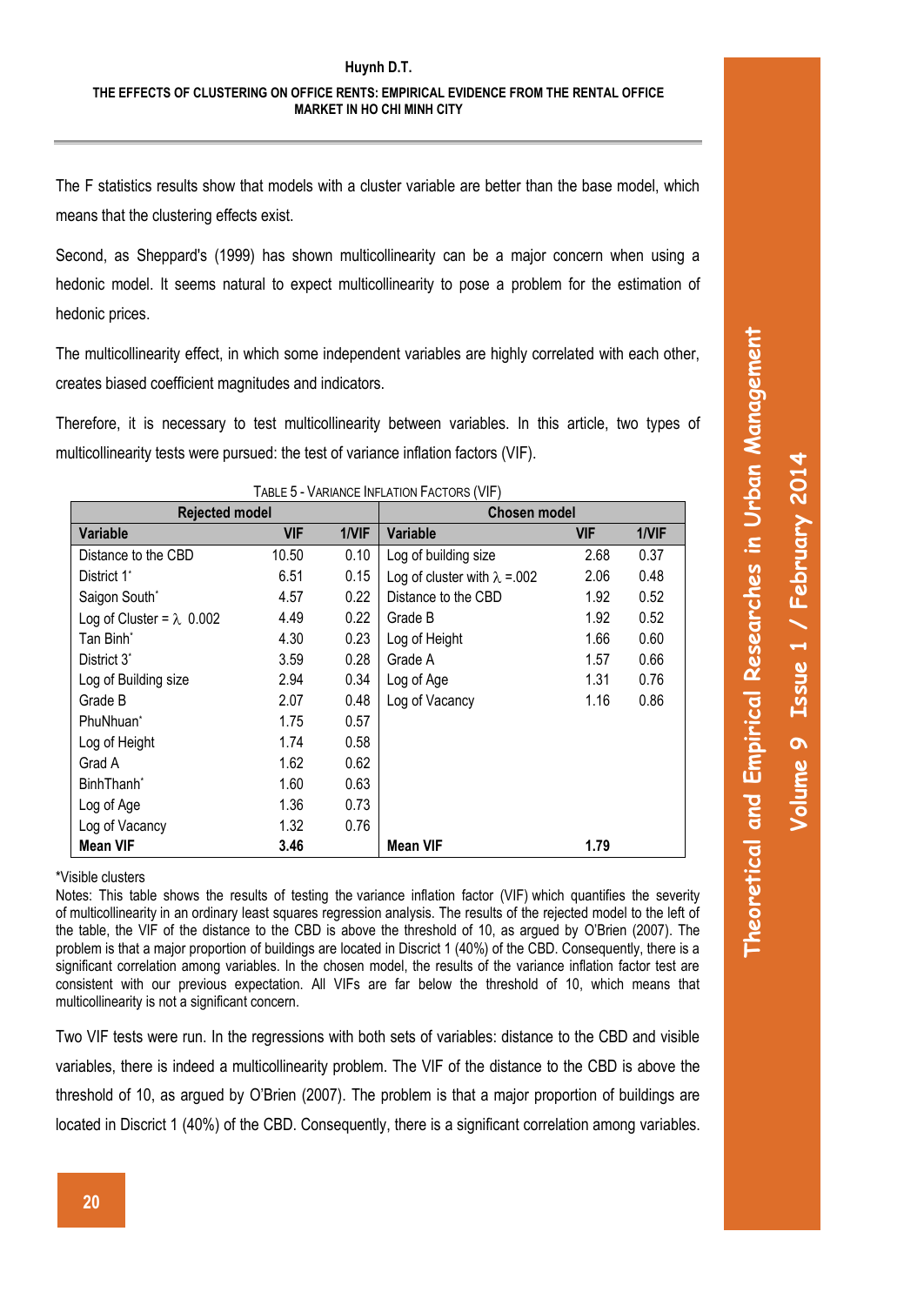There are two options to minimize the multicollinearity problem: 1) increase the sample size, and/or 2) eliminate variables. In this case, it is not possible to increase the sample size. The second option was chosen and as previously analyzed, for the purpose of this article, visible variables have been eliminated and the distance to the CBD has been used.

In the chosen model, the results of the variance inflation factor test are consistent with our previous expectation. All VIFs are far below the threshold of 10, which means that multicollinearity is not a significant concern.



Note: This figure is to test different cutoff points. For the simple cluster, the coefficients of regressions of cluster sizes from 0.5km<sup>2</sup> to 4km<sup>2</sup> are smooth and vary from 4.3-4.9 percent. All coefficients are statistically significant, but there are no statistical differences among them. For the distance decay cluster, however there is a difference. The coefficients of regressions of cluster sizes with  $\lambda$  from 0.001 to 0.002 vary drastically (from 7.1-12% when  $\lambda$  is doubled). However, those with  $\lambda$  from 0.002 to 0.01 are smooth. They vary from 6.1 to 7.1 percent. All coefficients are statistically significant, but there are no statistical differences among them.

Third, regarding determining cutoff points of thresholds in the simple clusters and  $\lambda$  of distance decay measure, there is no common rule or chosen points. Following previous studies, especially Jennen & Brounen (2009), the different cutoff points presented in Figure 5 were tested. For the simple cluster, the coefficients of regressions of cluster sizes from 0.5km<sup>2</sup> to 4km<sup>2</sup> are smooth and vary from 4.3-4.9 percent. All coefficients are statistically significant, but there are no statistical differences among them. For the distance decay cluster, however there is a difference. The coefficients of regressions of cluster

**Volume** 

**9**

**Issue 1**

**/ February 201**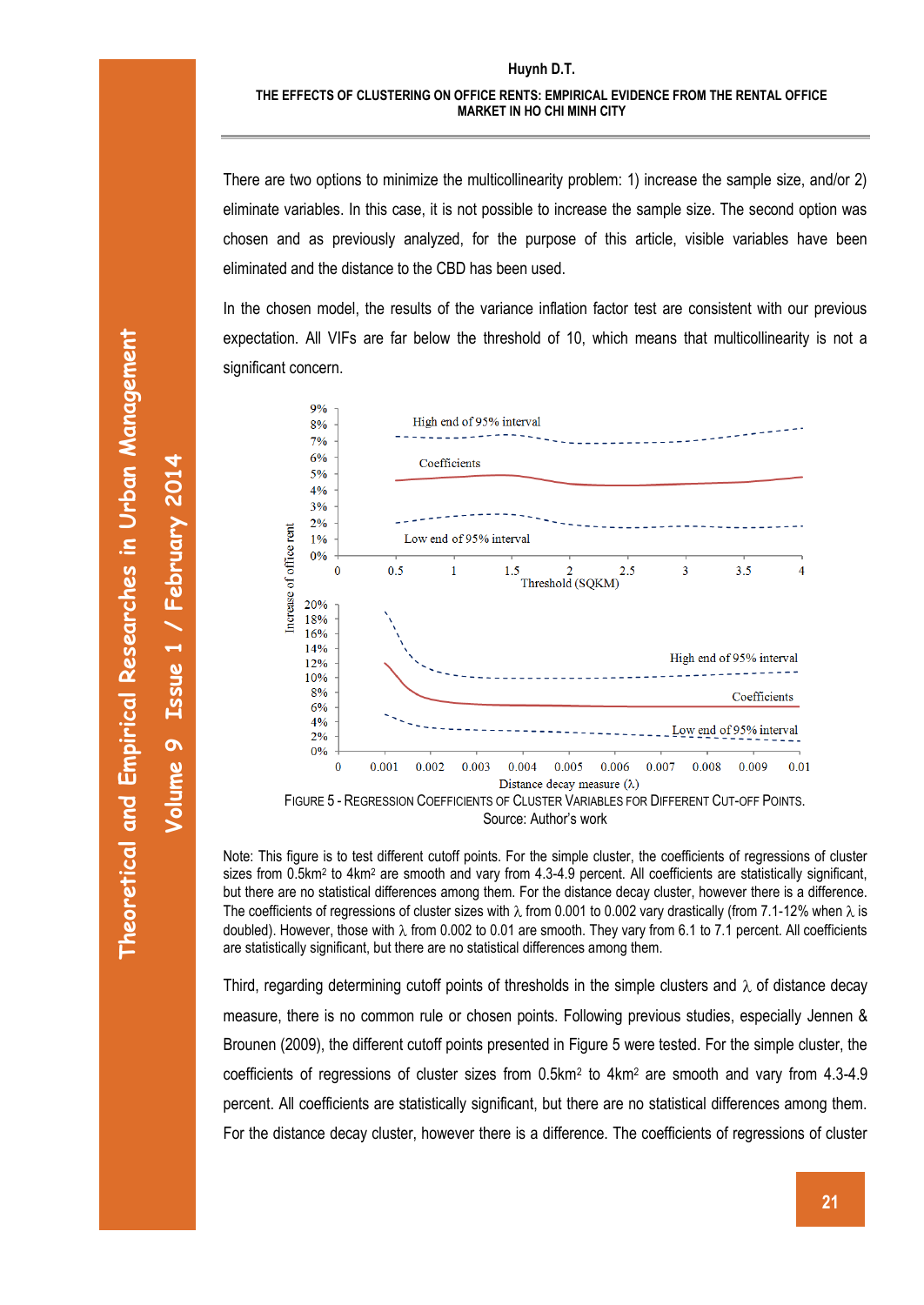sizes with  $\lambda$  from 0.001 to 0.002 vary drastically (from 7.1-12% when  $\lambda$  is doubled). However, those with  $\lambda$  from 0.002 to 0.01 are smooth. They vary from 6.1 to 7.1 percent. All coefficients are statistically significant, but there are no statistical differences among them.

Two conclusions can be withdrawn from the cutoff analysis. There are clustering effects or agglomeration economies with a wide range of cluster sizes. There are high probabilities that the cluster effects vary between 4.3 percent (the lowest point in the stable range of simple clusters) and 7.1 percent (the highest point in the stable range of the distance decay cluster). This range will be used to estimate values of agglomeration economies in the existing CBD.

### **7. COMPARISON TO AMSTERDAM AND HOUSTON**

Two earlier studies of the effect of clustering on office rent in Amsterdam and Houston show similar results, especially the signs of estimated coefficients related to cluster effect (Tab. 7).

| TABLE 6 - MEANS OF MAIN STATISTICS INDICATORS IN THREE ARTICLES.                                              |             |                  |                |  |  |  |  |  |
|---------------------------------------------------------------------------------------------------------------|-------------|------------------|----------------|--|--|--|--|--|
| <b>Items</b>                                                                                                  | <b>HCMC</b> | <b>Amsterdam</b> | <b>Houston</b> |  |  |  |  |  |
| Observations                                                                                                  | 171         | 1,465            | 647            |  |  |  |  |  |
| Rent (dollar/m <sup>2</sup> )                                                                                 | 23.94       | 178              | 165.55         |  |  |  |  |  |
| Building size (m <sup>2</sup> )                                                                               | 6,757       | 6,995            | 9,927          |  |  |  |  |  |
| Simple cluster (1000m <sup>2</sup> )                                                                          | 49          | 107              |                |  |  |  |  |  |
| Distance decayed cluster (1000m <sup>2</sup> )                                                                | 64          | 284              |                |  |  |  |  |  |
| Age                                                                                                           | 5.77        |                  | 17             |  |  |  |  |  |
| Adjusted R-squared                                                                                            | 0.725       | 0.545            | 0.557          |  |  |  |  |  |
| Source: HCMC's is author's results: data of Amsterdam is from Jennen & Brounen (2009); and data of Houston is |             |                  |                |  |  |  |  |  |

ennen & Brounen (2009); and data of Houston is from Archer & Smith (2003)

Note: This table presents main statistics indicators of the rental office markets in three cities including: Ho Chi Minh City, Amsterdam and Houston.

TABLE 7 - MAIN EMPIRICAL RESULTS OF THREE CITIES.

| TABLE / - MAIN EMPIRICAL RESULTS OF THREE CITIES.                                                                                       |                  |                               |              |                            |                             |             |  |
|-----------------------------------------------------------------------------------------------------------------------------------------|------------------|-------------------------------|--------------|----------------------------|-----------------------------|-------------|--|
| <b>HCMC</b>                                                                                                                             | <b>AMSTERDAM</b> |                               |              |                            | <b>HOUSTON</b>              |             |  |
| Dependent variable                                                                                                                      |                  |                               |              |                            |                             |             |  |
| Log of rent (dollar/m <sup>2</sup> )                                                                                                    |                  | Log of rent (dollar $/m2$ )   |              | Rent (dollar /square foot) |                             |             |  |
| <b>Independent variables</b>                                                                                                            |                  |                               |              |                            |                             |             |  |
| Log of cluster                                                                                                                          | $0.071***$       | Log of cluster                | $0.078^{*}$  | Log of cluster             |                             | 0.389"      |  |
| Log of building size                                                                                                                    | $0.053**$        | Log of building size          | $0.105*$     | οf<br>Log<br>size          | building                    | 1.350***    |  |
| Log of building age                                                                                                                     | $-0.05$ **       | 1971-90/1991-98 <sup>a</sup>  | $-0.179^{*}$ | οf<br>Log<br>age           | building                    | $-0.589***$ |  |
| Log of vacancy                                                                                                                          | $-0.016$         |                               |              | Vacancy                    |                             | $-0.769$    |  |
| Log of building height                                                                                                                  | $-0.001$         |                               |              | 0f<br>Loa<br>height        | building                    | 1.654***    |  |
| Distance to CBD                                                                                                                         | $-0.061***$      | Log of distance to<br>highway | $0.032^{*}$  | Distance<br>downtown       | to                          | 41.6***     |  |
| $\Omega$ . The interest of the interest of $\Omega$ is the interest of $\Omega$ in the interest of $\Omega$ is the interest of $\Omega$ |                  |                               |              |                            | $(0.000)$ $1.1.1$ $(1.1.1)$ |             |  |

Source: HCMC's is author's results; data of Amsterdam is from Jennen & Brounen (2009); and data of Houston is from Archer & Smith (2003)

Notes: \*\*\* at 1% significant level; \*\* at 5% significant level; and \* at 10% significant level.

**Theoretical and Empirical Researches in Urban Management**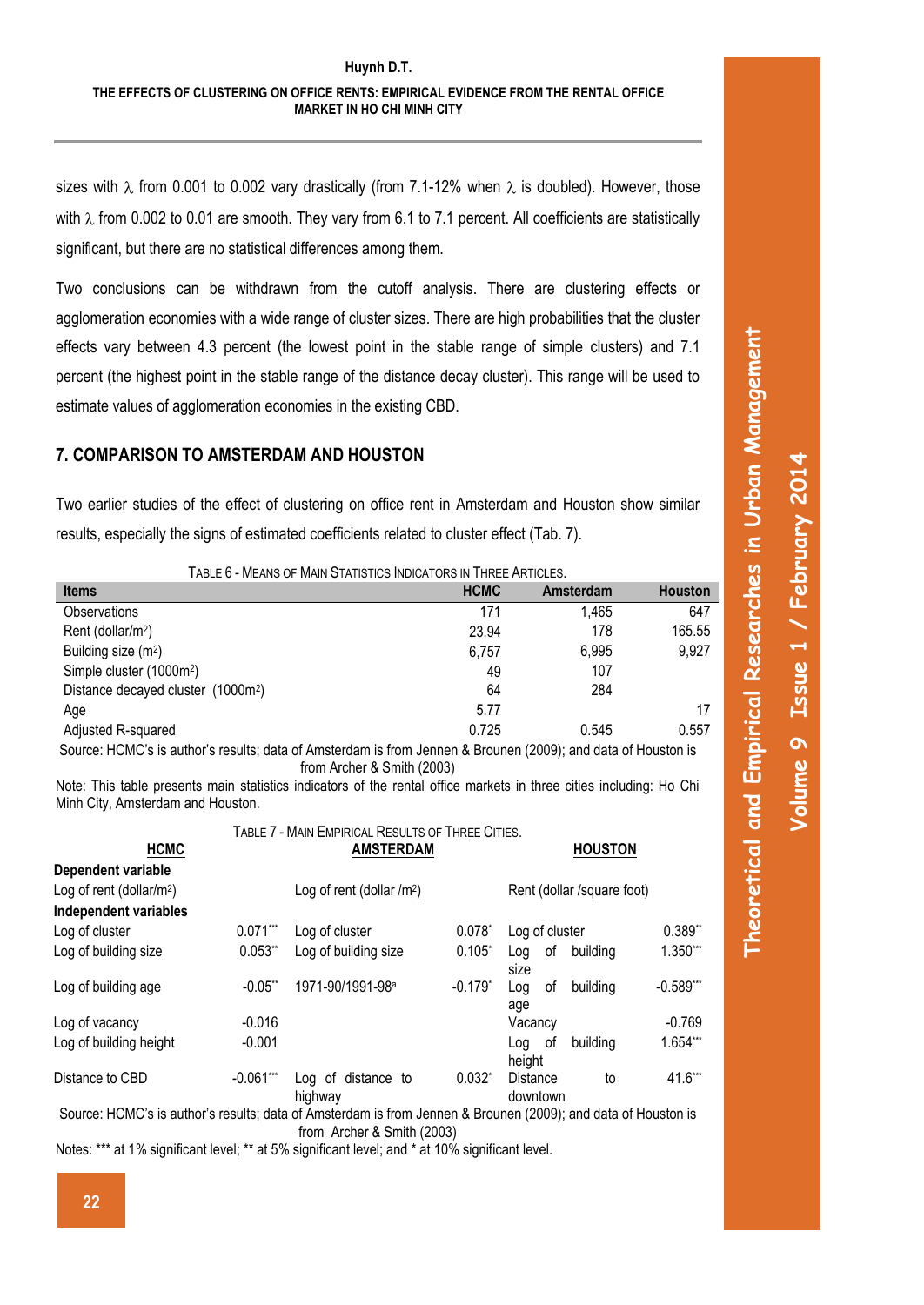**Volume** 

**9**

**Issue 1**

**/ February 201**

**4**

### **Huynh D.T. THE EFFECTS OF CLUSTERING ON OFFICE RENTS: EMPIRICAL EVIDENCE FROM THE RENTAL OFFICE MARKET IN HO CHI MINH CITY**

There are six time periods with the earliest being the years 1991-1998, but only the period of 1971-1990 is used to make a preliminary comparison.

Note: This table presents main empirical results of the rental office markets in three cities including: Ho Chi Minh City, Amsterdam and Houston.

The most obvious evidence is that the coefficients of clusters of all three cities are statistically significant. More specifically, the magnitutes of coefficients of clusters between HCMC and Amsterdam are close. With distance decay clusters, when the cluster size changes 1 percent, the rent in HCMC and Amsterdam will change 0.071 and 0.078 percent, respectively. With the simple clusters, HCMC and Amsterdam are 0.047 and 0.057 percent, repectively. It is difficult to compare HCMC and Amsterdam with the Houston case because the linear-log equation was used in Houston instead of log-log equation. The signs of the coefficients of cluster variables are as expected, even it it is difficult to compare trends of magnitudes of coefficients. One can conclude that the clustering effects exist in all three cities inspite of many differences due to stages of development, political institutions and their impact, and other issues effecting clustering.

### **8. CONCLUSIONS**

Looking around the world, social life and culture in cities are so different from one place to another. However, the nature and behavior of human beings are not very different. Similar to Houston and Amsterdam, the empirical results in this article illustrate that there is a positive clustering effect on office rents in HCMC. Some would argue that the situation in developing countries is too different to replicate or apply research or theories from the developed world. However, all fundamentals working in the mature markets also work surprisingly well in a thin market during a highly volatile period. This article extends existing literature by examining the influence of clustering outside the developed world. In other words, the findings of this article support the argument that real estate market behavior is remarkably similar from place to place (Malpezzi 1999).

Findings in this article give several implications for HCMC. That office rents in places where office buildings are denser tend to be higher than office rents where buildings stand alone or are less dense means that buildings in the CBD of HCMC tend to be bigger and they will be denser in the future. In perspectives of private investors or developers, it is better to build office buildings in the CBD and in places where office buildings are dense. From the perspectives of the municipal government or policymakers, this will cause an increase in transportation demand. This should make the concerns of the city's government focus on congestion in the downtown of the city more serious.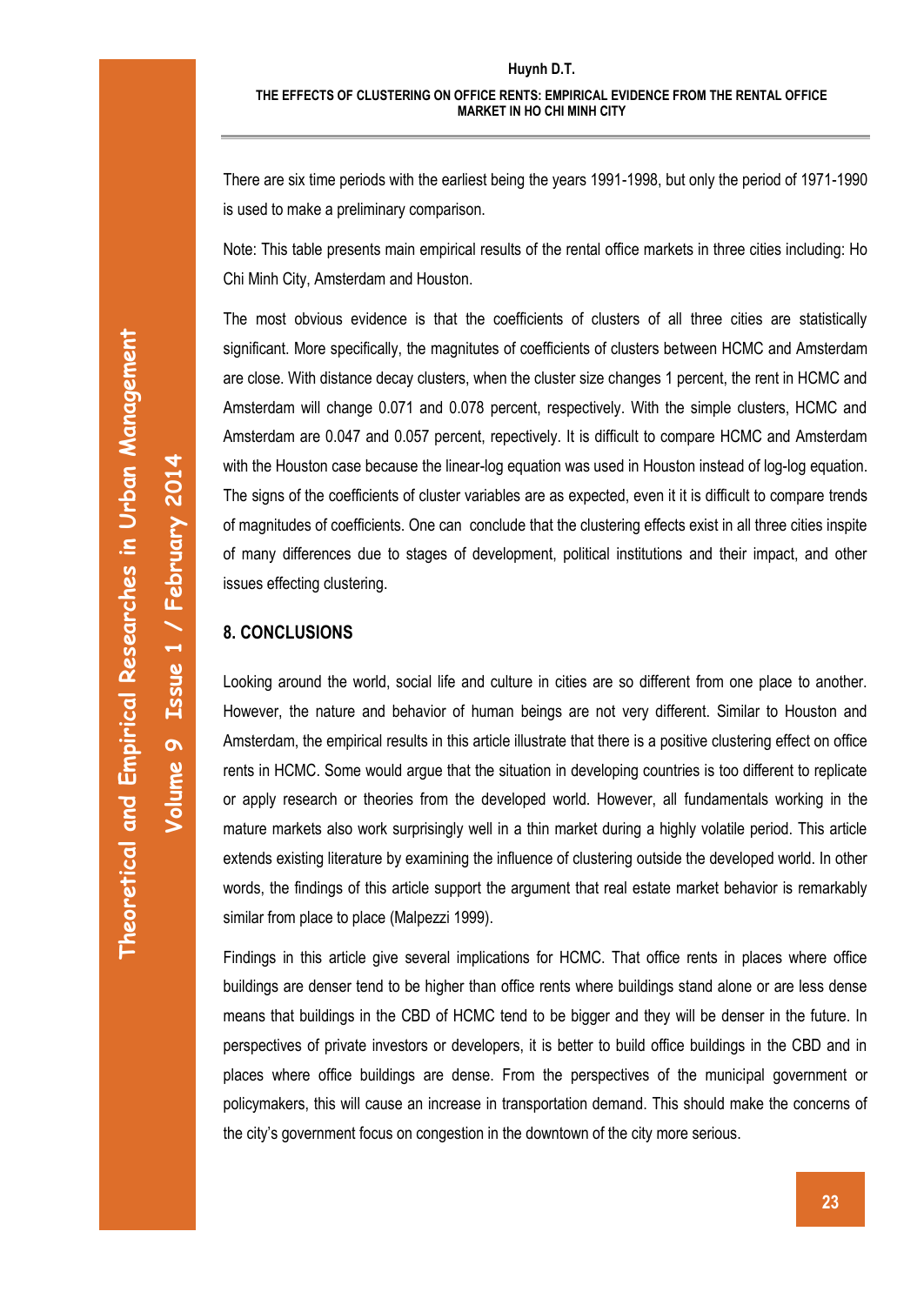## **ACKNOWLEDGMENT**

This article has been developed from a major chapter of my Doctor of Design Dissertation at Harvard Graduate School of Design. I am particularly grateful to José A. Gómez-Ibáñez, my primary advisor. I am fortunate to also have Richard B. Peiser and Annette M. Kim as my advisors. Comments of William Wheaton on the quantitative model and methodology have been especially helpful. I thank conference participants at the Fulbright Economics Teaching Program on December 21, 2012.

### **REFERENCES**

Alonso, W. 1964. *Location and Land Use*, Cambridge: Harvard University Press.

- Archer, W.R. & Smith, M.T. 2003. Explaining Location Patterns of Suburban Offices. *Real Estate Economics*, 31(2), pp.139–164.
- Bollinger, C.R., Ihlanfeldt, K.R. & Bowes, D.R. 1998. Spatial Variation in Office Rents within the Atlanta Region. *Urban Studies*, 35(7), pp.1097–1118.
- CBRE Vietnam. 2011. *The Second Quarter Report*,
- Colliers International. 2011. *Asia Pacific Office Market Overview: 2Q-2011*,
- Combes, P.-P. et al. 2010. Estimating agglomeration economies with history , geology , and worker effects. In E. L. Glaeser, ed. *Agglomeration Economics*. Chicago and London: The University of Chicago Press, pp. 15–65.
- Coulson, N.E. & Leichenko, R.M. 2001. The Internal and External Impact of Historical Designation on Property Values. *Real Estate Finance*, pp.113–124.
- DiPasquale, D. & Wheaton, W.C. 1993. *Urban Economics and Real Estate Markets*, Englewood Cliffs, NJ: Prentice Hall.
- DOT-HCMC. 2011. Transportation Data. Available at: In Vietnamese.
- Duranton, G. & Puga, D. 2004. Micro-foundations of Urban Agglomeration Economies. In V. Henderson & J. F. Thisse, eds. *Handbook of Regional and Urban Economics, Volume 4*. Amsterdam: North-Holland, pp. 2063–2117.
- Gat, D. 1998. Urban Focal Points and Design Quality Influence Rents: The Case of the Tel Aviv Office Market. *Journal of Real Estate Research 16*, 16, pp.229–247.
- Giuliano, G. et al. 2005. Not All Sprawl: Evolution of Employment Concentration in Los Angels, 1980- 2000. Available at: http://www.usc.edu/schools/price/lusk/research/pdf/wp\_2005-1002.pdf.
- Giuliano, G. & Small, K. 1993. Is the Journey to Work Explained by Urban Structure? *Urban Studies*, 30(9), pp.1485–1500.

Glaeser, E.L. 2010. *Agglomeration Economics*, The University of Chicago Press.

- Gomez-Ibanez, J.A. & Small, K.A. 1999. Urban Transportation. In P. Cheshire & E. Mills, eds. *Handbook of Regional and Urban Economics*. Amsterdam: North-Holland, pp. 1937–1999.
- Grenadier, S.R. 1995. Local and National Determinants of Office Vacancies. *Journal of Urban Economics*, 37(1), pp.57–71.
- Heilbrun, J. 1987. *Urban Economics and Public Policy*, New York: St Martin's Press.
- Henderson, V., Kuncoro, A. & Turner, M. 1995. Industrial Development in Cities. *Journal of Political Economy*, 103(5), pp.1067–1090.
- Jaffe, A.B., Trajtenberg, M. & Henderson, R. 1993. Geographic Localization of Knowledge Spillover as Evidence by Patent Citations. *Quarterly Journal of Economics*, 108(3), pp.577–598.
- Jennen, M.G.J. & Brounen, D. 2009. The Effect of Clustering on Office Rents: Evidence from the Amsterdam Market. *Real Estate Economics*, 37(2), pp.185–208.

**Theoretical and Empirical Researches in Urban Management**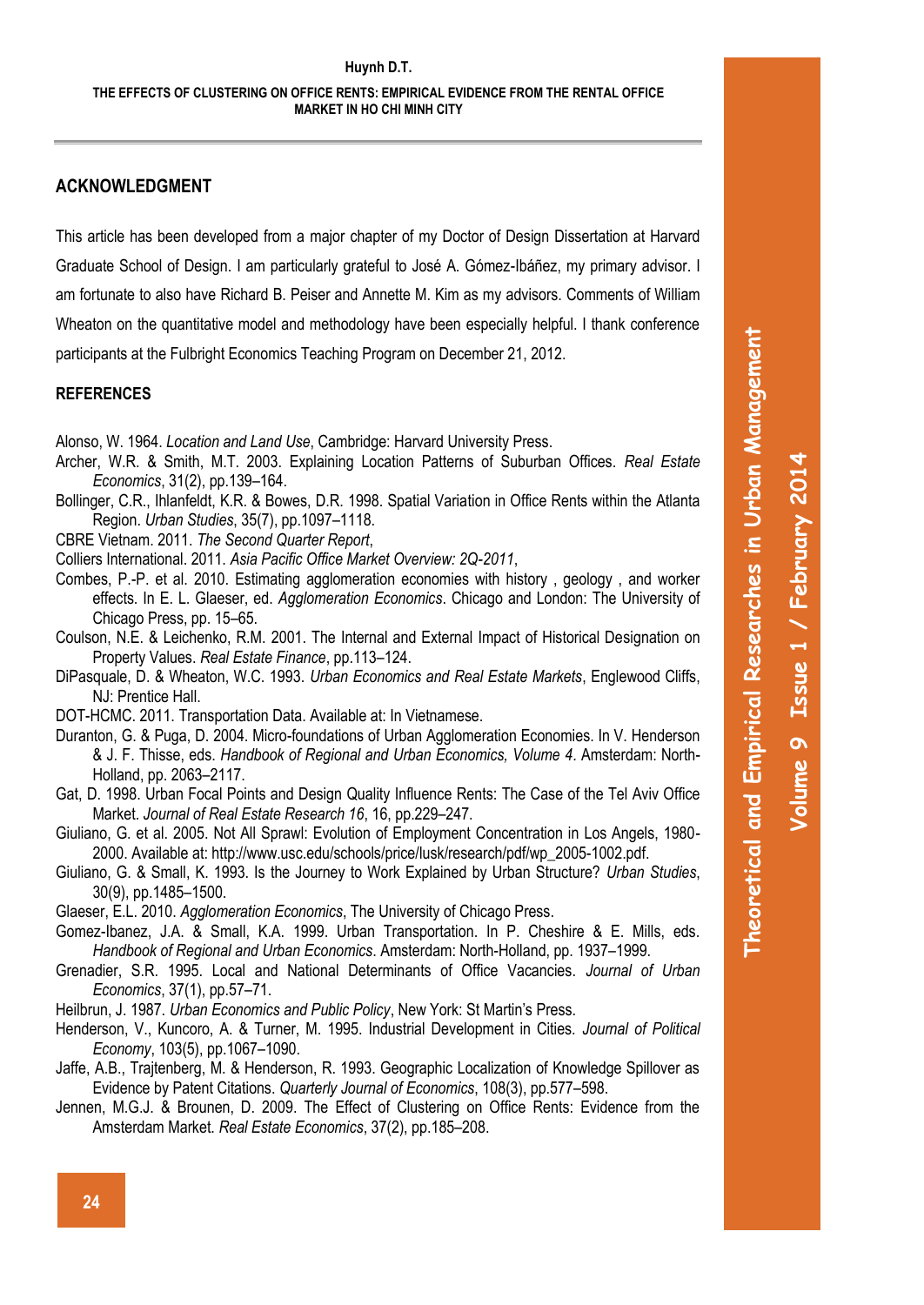Theoretical and Empirical Researches in Urban Management **Theoretical and Empirical Researches in Urban Management**

**Volume** 

**9**

**Issue 1**

**4**

**/ February 201**

#### **Huynh D.T.**

#### **THE EFFECTS OF CLUSTERING ON OFFICE RENTS: EMPIRICAL EVIDENCE FROM THE RENTAL OFFICE MARKET IN HO CHI MINH CITY**

- Kahn, M.E. 2010. New Evidence on Trends in the Cost of Urban Agglomeration. In E. L. Glaeser, ed. *Agglomeration Economics*. Chicago and London: The University of Chicago Press, pp. 339–353.
- Kim, S. 1989. Labor Specialization and the Extent of the Market. *Journal of Political Economy*, 97(3), pp.692–705.
- Malpezzi, S. 1999. Economic Analysis of Housing Markets in Developing and Transition Economies. In E. S. Mills & P. Cheshire, eds. *Handbook of Regional and Urban Economics*. Amsterdam: North-Holland, pp. 1791–1864.
- Marshal, A. 1890. *Principles of Economics*, London: Macmillan.
- McMillen, D.P. 2001. Nonparametric Employment Subcenter Identification. *Journal of Urban Economics*, 50(3), pp.448–473.
- McMillen, D.P. & McDonald, J. 2004. Reaction of House Prices to a New Rapid Transit Line: Chicago's Midway Line, 1983-1999. *Real Estate Economics*, 32(3), pp.463–486.
- Mills, E.S. 1967. An Aggregative Model of Resource Allocation in a Metropolitan Area. *American Economic Review*, 57(2), pp.197–210.

Muth, R.F. 1969. *Cities and Housing*, University of Chicago Press.

- O'brien, R.M. 2007. A Caution Regarding Rules of Thumb for Variance Inflation Factors. *Quality Quantity*, 41(5), pp.673–690.
- PSO-HCMC. 2011. *Statistical Yearbook, 2010*,
- Rosenthal, S. & Strange, W. 2004. Evidence on the Nature and Sources of Agglomeration Economies. In V Henderson & J. Thisse, eds. *Handbook of Regional and Urban Economics: Cities and Geography*. Amsterdam: North-Holland, pp. 2119–2171.
- Savills Vietnam. 2011. *The Second Quarter Report*,
- Sheppard, S. 1999. Hedonic Analysis of Housing Markets. In P. Cheshire & E. Mills, eds. *Handbook of Regional and Urban Economics*. Amsterdam: North-Holland, pp. 1595–1635.

Shilton, L. & Stanley, C. 1999. Spatial Patterns of Headquarters. *Cities*, 17(3), pp.341–364.

- Timothy, D. & Wheaton, W.C., 2001. Intra-Urban Wage Variation, Employment Location, and Commuting Times. *Journal of Urban Economics*, 50(2), pp.338–366.
- Tobler, W.R.. 1970. A Computer Movie Simulating Urban Growth in the Detroit Region. *Economic Geography*, 46(2), pp.234–240.
- Yankow, J.J. 2006. Why do cities pay more? An empirical examination of some competing theories of the urban wage premium. *Journal of Urban Economics*, 60(2), pp.139–161.